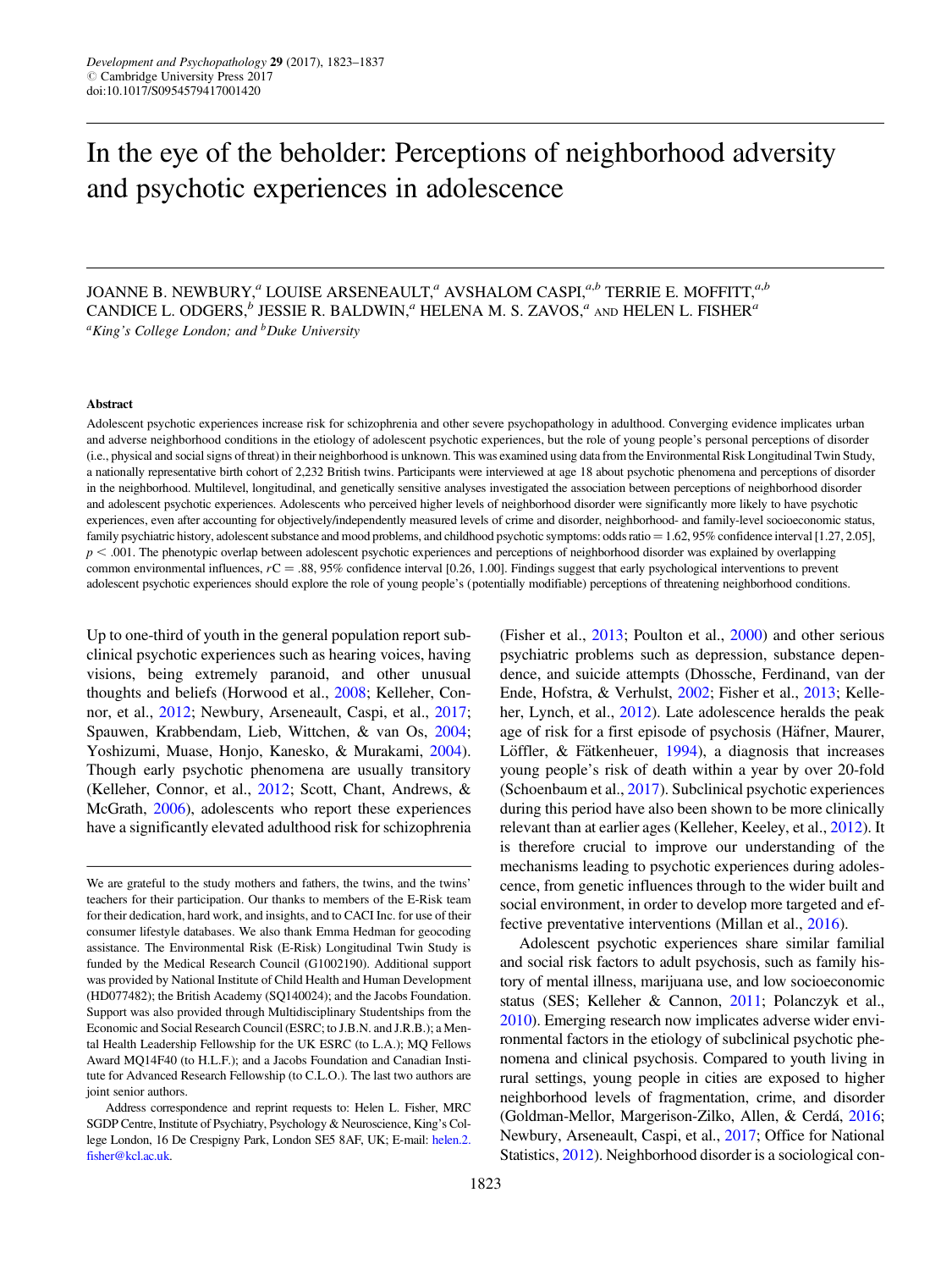struct that refers to physical and social signs of threat and danger in the neighborhood, such as vandalism, gang activity, and burglaries (Sampson & Raudenbush, [1999\)](#page-14-0). Youth and young adults who live in these kinds of urban, fragmented, and threatening settings are more likely to have prodromal symptoms, persistent psychotic experiences, and a first episode of psychosis (Bhavsar, Boydell, Murray, & Power, [2014;](#page-13-0) Kirkbride et al., [2015](#page-13-0); Spauwen, Krabbendam, Lieb, Wittchen, & van Os, [2006](#page-14-0); Wilson et al., [2016\)](#page-14-0), and there is evidence that symptom severity among adults with clinical psychosis is exacerbated after brief exposure to a densely populated urban environment (Ellett, Freeman, & Garety, [2008;](#page-13-0) Freeman et al., [2014](#page-13-0)). Furthermore, we recently identified higher rates of psychotic phenomena among children and adolescents living in cities in the United Kingdom (Newbury et al., [2016](#page-13-0); Newbury, Arseneault, Caspi, et al., [2017\)](#page-13-0). Our analyses showed that threatening and adverse neighborhood social conditions, as reported by mothers and residents, explained up to half of this association between urbanicity and early psychotic phenomena (Newbury et al., [2016](#page-13-0); Newbury, Arseneault, Caspi, et al., [2017](#page-13-0)). There is now a growing consensus that urban and adverse neighborhood conditions increase risk for psychotic phenomena by elevating background and acute sources of social stress, particularly during upbringing (Heinz, Deserno, & Reininghaus, [2013](#page-13-0); Lederbogen, Haddad, & Meyer-Lindenberg, [2013](#page-13-0); Selten, van der Ven, Rutten, & Cantor-Graae, [2013](#page-14-0)). This proposed mechanism requires that young people in cities and adverse neighborhood settings are themselves perceiving their neighborhoods as stressful and threatening.

Existing studies of neighborhood conditions and psychosis (both subclinical and clinical phenotypes) have typically derived neighborhood measures from official data assigned to broad geostatistical units. While being objective, these types of measures do not establish the extent to which the neighborhood feature(s) in question was personally experienced or perceived by the individuals under study (the ecological fallacy). Individuals can and do differ in how they perceive the same environment or experience, but we currently know very little about the potential role of young people's personal perceptions of threat in their immediate neighborhood in the etiology of early psychotic phenomena. That is, it is unknown whether personal perceptions of neighborhood conditions are important over and above objectively measured neighborhood conditions. Considering that urban and adverse neighborhood conditions putatively increase risk for psychotic phenomena via a social stress pathway, and delusions and hallucinations involve altered perceptions of reality, we might expect personal perceptions of the neighborhood (e.g., "my neighborhood is dangerous") to play a crucial role in the association between adverse neighborhood conditions and psychotic experiences. Recent research has shown that perceptions of neighborhood disorder are associated with common mental health problems and psychological distress among youth, above and beyond the effects of official levels of crime (Goldman-Mellor et al., [2016](#page-13-0); Polling, Khondoker, Hatch, Hotopf, & South East London Community

Health Study Team, [2014](#page-14-0)). These findings also parallel a body of research documenting stronger associations between childhood trauma and psychiatric problems when childhood trauma is retrospectively self-reported rather than obtained from objective or independent sources (Brown, Berenson, & Cohen, [2005](#page-13-0); Newbury, Arseneault, Moffitt, et al., [2017](#page-13-0); Reuben et al., [2016](#page-14-0); Widom & Morris, [1997](#page-14-0); Widom, Weiler, & Cottler, [1999\)](#page-14-0). Examining the role of young people's personal perceptions of threatening neighborhood conditions in early psychotic experiences could not only elucidate the mechanisms underlying previous findings on neighborhood adversity and psychotic experiences but also highlight potential new avenues for interventions. For example, targeted cognitive behavioral interventions have been shown to alleviate the paranoia and distress caused by busy urban settings among patients with clinical psychosis (Freeman et al., [2015](#page-13-0)).

A number of potential methodological issues must be considered when examining the role of perceived neighborhood conditions in early psychotic phenomena. Similarly to selfreport measures of childhood trauma (Hardt & Rutter, [2004](#page-13-0)), self-report measures of adverse neighborhood conditions could be subject to shared method and mood-congruent recall biases, whereby an individual's contemporaneous mental health influences their perception and memory. It is particularly important to consider this potential confounding mechanism when investigating psychotic experiences, which involve altered perceptions of reality, such as paranoia and threat detection bias (Freeman, Garety, Kuipers, Fowler, & Bebbington, [2002](#page-13-0); Garety, Kuiper, Fowler, Freeman, & Bebbington, [2001](#page-13-0)). It is therefore useful to establish the construct validity of personal perceptions of neighborhood adversity by comparing self-reports to objective and independent measures of the neighborhood. Moreover, given the potential bidirectional relationship between psychotic experiences and perceptions of the neighborhood, longitudinal designs are needed to examine the temporality of the association. It is also crucial to consider a range of factors that might simultaneously influence both adolescents' perceptions of neighborhood adversity and their psychotic experiences, such as family SES, substance use, earlier psychotic symptoms in childhood, and genetic influences. Emerging behavioral genetics research suggests that overlapping genes may partly explain the correlation between psychotic phenomena and certain putatively environmental exposures, such as stressful life events (Shakoor et al., [2016\)](#page-14-0) and neighborhood-level deprivation (Sariaslan et al., [2016\)](#page-14-0). It is plausible that shared genetic influences might also contribute to covariance between psychotic phenomena and perceptions of neighborhood adversity. The classical twin design allows the covariance between two variables to be partitioned into genetic and environmental sources, thus providing an ideal technique for exploring this issue.

Using data from a longitudinal cohort of over 2,000 British twin children, the present study adopts a multilevel approach (spanning the wider built and social environment, familylevel characteristics, and individual-level factors including genetic influences) to investigate the role of personal percep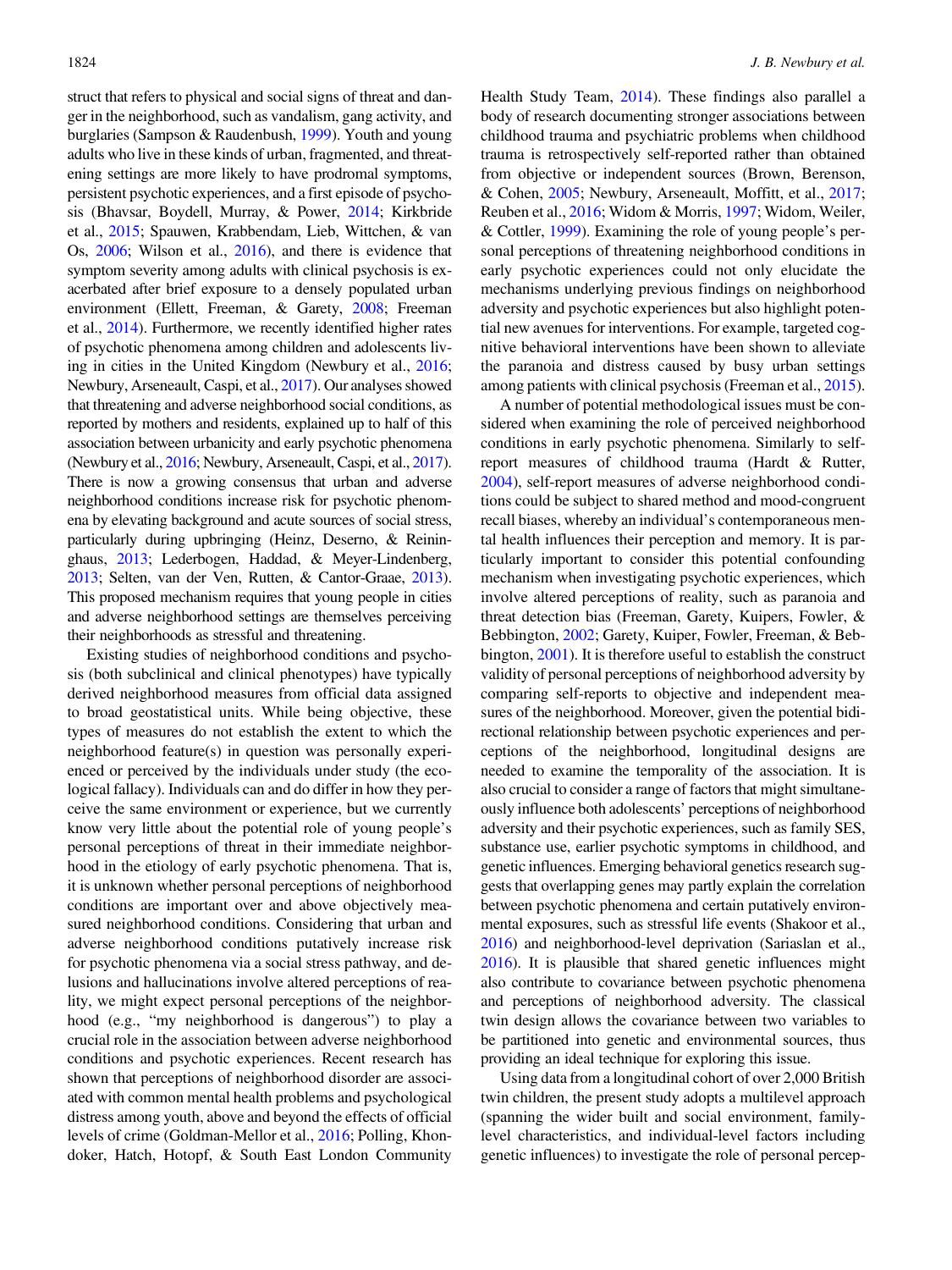tions of threatening neighborhood conditions in the development of adolescent psychotic experiences. A comprehensive battery of data has been collected at several time points across early development. Psychotic phenomena were measured in both childhood (age 12) and adolescence (age 18). Urbanicity, neighborhood-level SES, and neighborhood crime rates were obtained from detailed geodemographic and official data sources. Resident surveys of over 5,000 immediate neighbors of Environmental Risk (E-Risk) Longitudinal Twin Study participants provided an independent measure of neighborhood disorder. Personal perceptions of neighborhood disorder were self-reported by the participants themselves in private interviews at age 18. All neighborhood measures had high resolution (i.e., street level or postcode level). The twin sample afforded us the opportunity to estimate the genetic versus environmental sources of covariance between perceptions of neighborhood disorder and adolescent psychotic experiences. With these measures, we investigated the construct validity of adolescents' personal perceptions of neighborhood disorder by correlating these self-reports with objective/independent measures of neighborhood adversity. We then asked the following:

- 1. Do higher perceived levels of neighborhood disorder among adolescents in urban (versus rural) settings explain the association between urbanicity and adolescent psychotic experiences?
- 2 a. Is the association between perceptions of neighborhood disorder and adolescent psychotic experiences robust to neighborhood-, family-, and individual-level confounders (official neighborhood crime rates, resident-reported neighborhood disorder, neighborhood-level SES, family SES, family psychiatric history, maternal psychotic symptoms, adolescent marijuana dependence, alcohol dependence, anxiety, depression, and childhood psychotic symptoms)?

b. Are twins who perceive higher levels of neighborhood disorder than their co-twin also more likely to have psychotic experiences (this within-family co-twin control analysis holds neighborhoods constant and accounts more robustly for unmeasured genetic and environmental factors shared between twins)?

- 3. Do childhood perceptions of neighborhood safety predict adolescent psychotic experiences after considering childhood psychotic symptoms, and do childhood psychotic symptoms predict adolescent perceptions of neighborhood disorder after considering childhood perceptions of neighborhood safety? (i.e., what is the temporality of the association between perceptions of neighborhood disorder and early psychotic phenomena?)
- 4. a. To what extent do genetic versus environmental factors contribute to perceptions of neighborhood disorder and adolescent psychotic experiences?

b. To what extent do overlapping genetic versus environmental factors contribute to the covariance between perceptions of neighborhood disorder and adolescent psychotic experiences?

## Method

#### Study cohort

Participants were members of the E-Risk Longitudinal Twin Study, which tracks the development of a nationally representative birth cohort of 2,232 British twin children. The sample was drawn from a larger cohort of twins born in England and Wales in 1994–1995 (Trouton, Spinath, & Plomin, [2002](#page-14-0)). Full details about the sample are reported elsewhere (Moffitt & E-Risk Study Team, [2002\)](#page-13-0). Briefly, the E-Risk sample was constructed in 1999–2000, when 1,116 families with same-sex 5-year-old twins (93% of those eligible) participated in home-visit assessments. This sample comprised 56% monozygotic (MZ) and 44% dizygotic (DZ) twin pairs; sex was evenly distributed within zygosity (49% male). Families were recruited to represent the UK population of families with newborns in the 1990s, based on residential location throughout England and Wales and mothers' age (teenaged mothers with twins were overselected to replace high-risk families who were selectively lost to the register through nonresponse; older mothers having twins via assisted reproduction were underselected to avoid an excess of well-educated older mothers). All families were English speaking, and the majority (93.7%) were White. Follow-up home visits were conducted when children were aged 7, 10, 12, and 18 (participation rates were 98%, 96%, 96%, and 93%, respectively). Home visits at ages 5, 7, 10, and 12 years included assessments with participants as well as their mother (or primary caretaker); the home visit at age 18 included interviews only with the participants. Each twin participant was assessed by a different interviewer. The average age of the twins at the time of the age 18 assessment was 18.4 years ( $SD = 0.36$ ); all interviews were conducted after the 18th birthday. At age 18, the E-Risk sample comprised 2,066 participants. There were no differences between those who did and did not take part at age 18 in terms of age 5 SES ( $\chi^2 = 0.86$ ,  $p = .65$ , age 5 IQ scores,  $t = 0.98$ ,  $p =$ .33) or age 5 internalizing or externalizing behavior problems  $(t = 0.40, p = .69 \text{ and } t = 0.41, p = .68,$  respectively). The Joint South London and Maudsley and the Institute of Psychiatry Research Ethics Committee approved each phase of the study. Parents gave informed consent, and participants gave assent at ages 5–12 and informed consent at age 18.

#### Measures

Adolescent psychotic experiences. At age 18, E-Risk participants were privately interviewed by a research worker about 13 psychotic experiences occurring since age 12. Seven items pertained to delusions and hallucinations, with items including "Have other people ever read your thoughts?" "Have you ever thought you were being followed or spied on?" and "Have you ever heard voices that other people cannot hear?" Six items pertained to unusual experiences that drew on item pools since formalized in prodromal psychosis instruments including the Prevention Through Risk Identification, Management, and Education Screen and the Structured Inter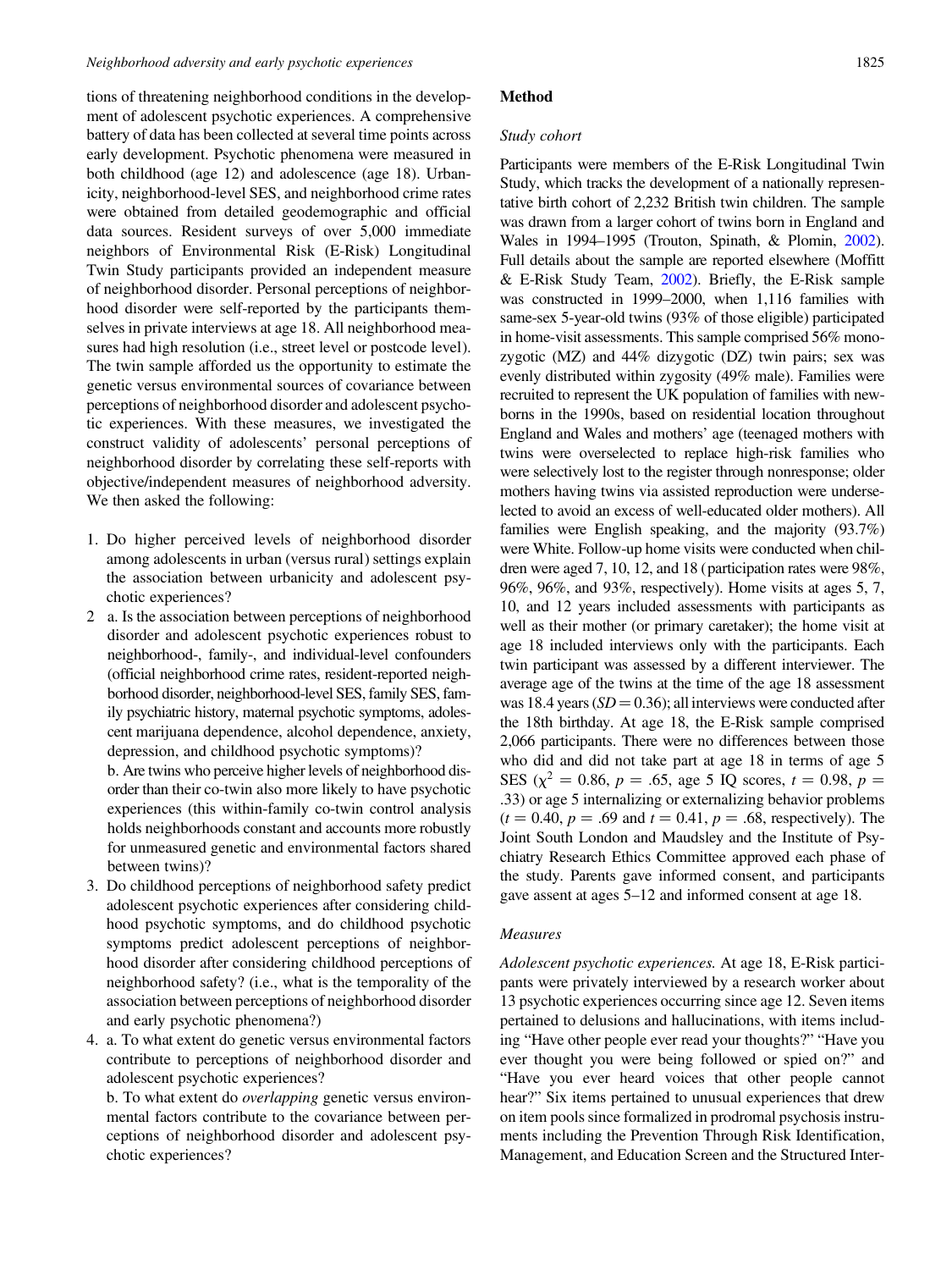view for Prodromal Symptoms (Loewy, Pearson, Vinogradov, Bearden, & Cannon, [2011\)](#page-13-0). These included "I worry that my food may be poisoned" and "My thinking is unusual or frightening." Interviewers coded each item 0, 1, or 2 indicating, respectively, not present, probably present, and definitely present. All 13 items were summed to create a psychotic experiences scale (range =  $0-18$ ,  $M = 1.19$ ,  $SD = 2.58$ ). Scores were placed into an ordinal scale. All but three participants completed the psychotic experiences interview at age 18 ( $N = 2,063$ ). Just over 30% of participants had at least one psychotic experience between ages 12 and 18: 69.8% reported no psychotic experiences (coded 0;  $N = 1,440$ ), 15.5% reported one or two psychotic experiences (coded 1;  $n =$ 319), and 14.7% reported three or more psychotic experiences (coded 2;  $n = 304$ ). This 30% prevalence is similar to the prevalence of self-reported psychotic experiences in other community samples of teenagers and young adults (Horwood et al., [2008;](#page-13-0) Kelleher, Connor, et al., [2012;](#page-13-0) Spauwen et al., [2004;](#page-14-0) Yoshizumi et al., [2004](#page-14-0)).

Childhood psychotic symptoms. Childhood psychotic symptoms were used as a control and to investigate the temporality of the association between psychotic phenomena and perceptions of neighborhood conditions. This interview has been described in detail previously (Polanczyk et al., [2010\)](#page-14-0). Briefly, E-Risk families were visited by mental health trainees or professionals when children were aged 12. Each child was privately interviewed about seven psychotic symptoms pertaining to delusions and hallucinations (these same delusion/hallucination items were used at age 18 as described above). The item choice was guided by the Dunedin Study's age 11 interview protocol (Poulton et al., [2000\)](#page-14-0) and an instrument prepared for the Avon Longitudinal Study of Parents and Children (Schreier et al., [2009\)](#page-14-0). Interviewers coded each experience 0, 1, or 2, indicating, respectively, not a symptom, probable symptom, and definite symptom. A conservative approach was taken in designating a child's report as a symptom. First, the interviewer probed using standard prompts designed to discriminate between experiences that were plausible (e.g., "I was followed by a man after school") and potential symptoms (e.g., "I was followed by an angel who guards my spirit"), and wrote down the child's narrative description of the experience. Second, items and interviewer notes were assessed by a psychiatrist expert in schizophrenia, a psychologist expert in interviewing children, and a child and adolescent psychiatrist to verify the validity of the symptoms. Third, because children were twins, experiences limited to the twin relationship (e.g., "My twin and I often know what each other are thinking") were coded as not a symptom. Children were only designated as experiencing psychotic symptoms if they reported at least one definite symptom. At age 12, 5.9% ( $N = 125$ ) of children reported at least one clinically verified psychotic symptom.

Personal perceptions of neighborhood disorder. During the age 18 interviews, participants reported on social characteristics of their immediate neighborhoods, including neighborhood disorder (Sampson & Raudenbush, [1999\)](#page-14-0). We were interested in perceptions of neighborhood disorder based on previous research linking residents' independent assessments of neighborhood disorder with psychotic phenomena in both childhood and adolescence (Newbury et al., [2016;](#page-13-0) Newbury, Arseneault, Caspi, et al., [2017\)](#page-13-0), and because adolescents' personal perceptions of threat and danger could plausibly influence (or be influenced by) psychotic phenomena. Neighborhood disorder was assessed by asking participants about whether six problems affected their neighborhood, including litter, broken glass, and rubbish in public places; run-down buildings, abandoned cars, wasteland, or vacant shop fronts; people being drunk or unruly in public; people selling or using drugs; groups of young people hanging out and causing trouble; and homes getting broken into or burgled (coded  $0 = not true$ ,  $1 = some$ times true, and  $2 =$  often true). Item responses were averaged for each participant ( $M = 0.52$ ,  $SD = 0.49$ , range  $= 0-2$ ).

At age 12, participants also reported on neighborhood safety as part of a computer-based self-report stress questionnaire. Children indicated whether the statement "You feel unsafe in your neighborhood" was true or false. At age 12, 12.3% ( $N = 260$ ) of children reported that they felt their neighborhood was unsafe.

Urbanicity. Our measure of urbanicity was derived from the Office of National Statistics' (ONS) Rural-Urban Definition for Small Area Geographies (RUC2011) classifications. The ONS RUC2011 rural–urban classification utilized 2011 census data and was designed for application to small statistical units (e.g., output areas, superoutput areas, and wards). Detailed information on the creation of RUC2011 is available on the ONS website ([https://www.gov.uk/government/uploads/](https://www.gov.uk/government/uploads/system/uploads/attachment_data/file/239477/RUC11methodologypaperaug_28_Aug.pdf) [system/uploads/attachment\\_data/file/239477/RUC11methodol](https://www.gov.uk/government/uploads/system/uploads/attachment_data/file/239477/RUC11methodologypaperaug_28_Aug.pdf) [ogypaperaug\\_28\\_Aug.pdf](https://www.gov.uk/government/uploads/system/uploads/attachment_data/file/239477/RUC11methodologypaperaug_28_Aug.pdf)). Briefly, RUC2011 was created by laying a grid of hectare cells  $(100 \text{ m}^2)$  over England and Wales. Postcode addresses were assigned to cells, providing an indication of residential density surrounding every individual residential property. Residential densities were then calculated for increasing radii around each cell, providing each residential property with a "density profile." This measure was combined with Output Area and contextual data, allowing each settlement to be assigned to 1 of 10 categories of increasing urbanicity (rural categories: sparse/nonsparse hamlets and isolated dwellings, sparse/nonsparse villages, sparse/nonsparse rural towns and fringes; urban categories: sparse/nonsparse cities and towns, and minor/major conurbations). Urbanicity scores for the E-Risk participants were then created by identifying the ONS RUC2011 classification for each participant's postcode at age 18. Given the low numbers within some rural categories, urbanicity was collapsed into three levels:  $1 = rural$ : all rural settings;  $2 = intermediate$ : urban cities and towns; and  $3 = ur$ ban: major and minor conurbations (conurbations are densely populated, large urban regions resulting from the expansion and coalescence of adjacent cities and towns). E-Risk families are nationally representative in terms of level of urbanicity. For example, 31.9% of E-Risk participants lived in the most highly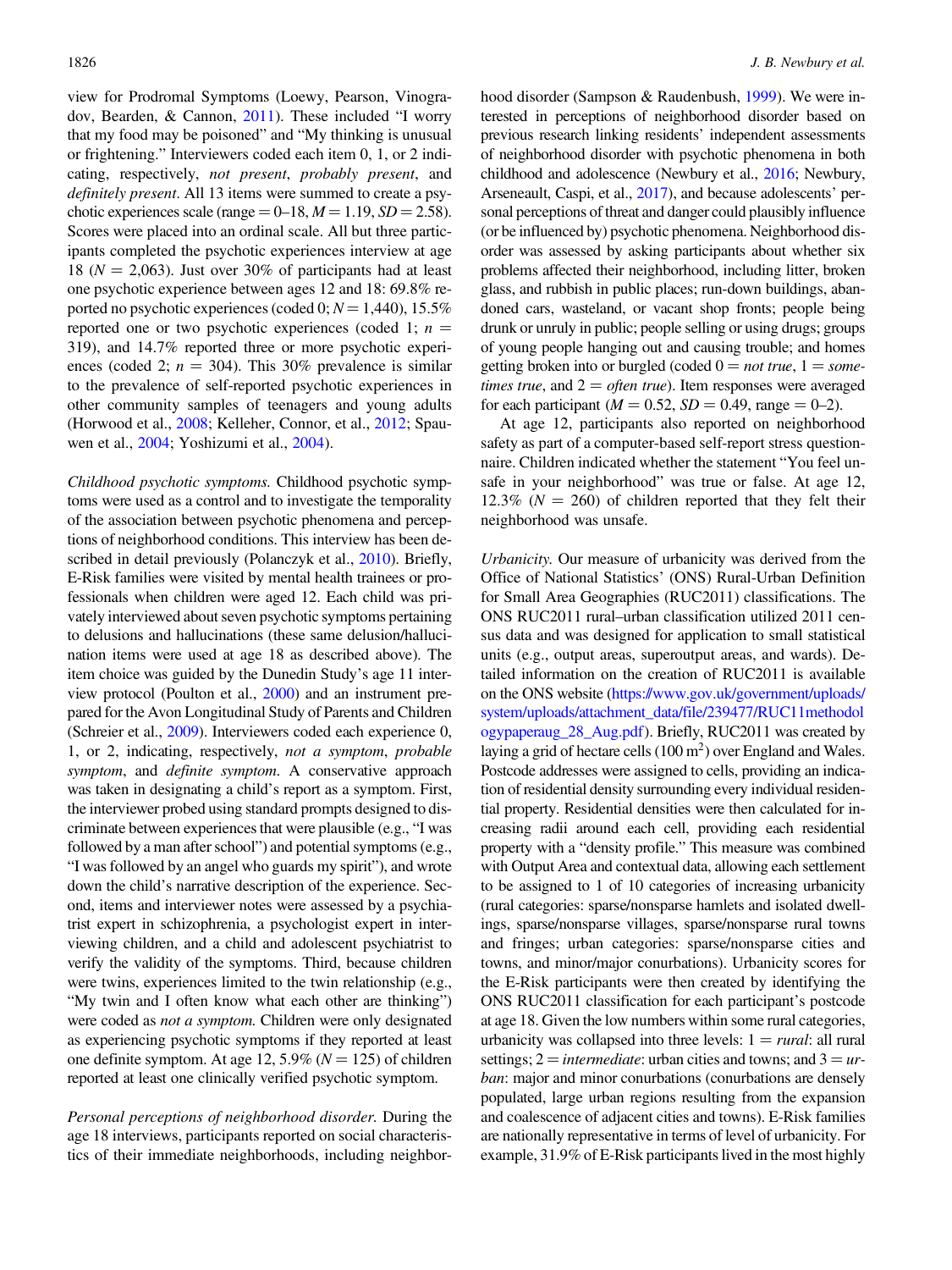urbanized settings at age 18 compared to 36.1% nationwide; 48.4% versus 45.0% lived in intermediate settings; and 19.7% versus 18.9% lived in rural settings (Office for National Statistics, [2013](#page-14-0)).

Official neighborhood crime rates. Associations between perceptions of neighborhood disorder and adolescent psychotic experiences were adjusted for official rates of crime in the neighborhood to isolate the associations arising from perceived versus objectively measured threat in the neighborhood. Streetlevel crime data, including information on the type of crime, date of occurrence, and approximate location, were accessed online as part of an open data-sharing effort about crime and policing in England and Wales. An application program interface was used to extract street-level crime data for each of the geospatial coordinates marking the family's home (for a full description, see [https://data.police.uk/about/#location](https://data.police.uk/about/%23location-anonymisation)[anonymisation](https://data.police.uk/about/%23location-anonymisation)). Neighborhood crime rates were calculated by mapping a 1-mile radius around each E-Risk Study participant's home and tallying the total number of crimes that occurred in the area each month ( $M = 247$ ,  $SD = 274$ , range  $= 1-1,868$ ). Scores were computed for 2011 (the year prior to age 18 assessments), the first year for which full street-level data was available. These scores were then collapsed into quartiles. This measure covers various forms of crime, including violent offenses (e.g., assaults), sexual offenses (e.g., rape), robberies, burglaries, theft, arson, and vandalism.

Resident-reported neighborhood disorder. Associations between participants' perceptions of neighborhood disorder and adolescent psychotic experiences were also adjusted for independently rated neighborhood conditions as reported by immediate neighbors of the E-Risk participants, to further isolate the effects of adolescent's personal perceptions of neighborhood disorder. Neighborhood conditions were estimated via a postal survey sent to residents living alongside E-Risk families in 2008 (Odgers, Caspi, Bates, Sampson, & Moffitt, [2012](#page-14-0); Odgers et al., [2009\)](#page-14-0). Survey respondents, who were typically living on the same street or within the same apartment block as the participants in our study, reported on various characteristics of their immediate neighborhood, including levels of neighborhood disorder. Surveys were returned by an average of 5.18  $(SD = 2.73)$  respondents per neighborhood, and there were at least two responses for 95% of neighborhoods ( $N = 5,601$  respondents). For neighborhood disorder, residents were asked whether 14 problems affected their neighborhood (e.g., muggings, assaults, vandalism, graffiti, and deliberate damage to property), which were each coded 0–2 (the same or very similar items were included in the 6 items used at age 18 to measure E-Risk participants' perceptions of neighborhood disorder). Items were averaged to create summary scores for each of the 5,601 resident respondents. Neighborhood disorder scores for each E-Risk family were then created by averaging the summary scores of respondents within that family's neighborhood. The resulting variable approached normal distribution across the full potential range ( $M = 0.49$ ,  $SD = 0.34$ , range  $= 0-1.93$ ).

Neighborhood-level SES. Associations between perceptions of neighborhood disorder and adolescent psychotic experiences were also adjusted for neighborhood-level SES to check that associations were not explained simply by poverty. Neighborhood-level SES was constructed using A Classification of Residential Neighborhoods (ACORN), a geodemographic discriminator developed by CACI Information Services [\(http://](http://www.caci.co.uk/) [www.caci.co.uk/](http://www.caci.co.uk/)). Detailed information about ACORN's classification of neighborhood-level SES has been provided previously (Caspi, Taylor, Moffitt, & Plomin, [2000;](#page-13-0) Odgers, Caspi, Russell, et al., [2012](#page-14-0); Odgers et al., [2009](#page-14-0)). Briefly, CACI utilized over 400 variables from 2001 census data for Great Britain (e.g., educational qualifications, unemployment, and housing tenure) and CACI's consumer lifestyle database. Following hierarchical cluster analysis, CACI created five distinct and homogeneous ordinal groups ranging from "wealthy achiever" (coded 1) to "hard pressed" (coded 5) neighborhoods. Neighborhood-level SES scores for the E-Risk families were then created by identifying the ACORN classifications for the E-Risk families' postcodes when children were aged 12. E-Risk families are representative of UK households across the spectrum of neighborhood-level SES: 25.6% of E-Risk families live in wealthy achiever neighborhoods compared to 25.3% of households nationwide; 5.3% versus 11.6% live in "urban prosperity" neighborhoods; 29.6% versus 26.9% live in "comfortably off" neighborhoods; 13.4% versus 13.9% live in "moderate means" neighborhoods; and 26.1% versus 20.7% live in hard-pressed neighborhoods (CACI Information Services, [2006;](#page-13-0) Caspi et al., [2000\)](#page-13-0). E-Risk underrepresents urban prosperity neighborhoods because such households are likely to be childless.

Family- and individual-level covariates. Analyses were also adjusted for a range of family- and individual-level characteristics to account for potential compositional effects and biases due to co-occurring substance and mood problems. Family SES was measured via a composite of parental income, education, and occupation when participants were aged 5. The latent variable was categorized into tertiles (i.e., low-, medium-, and high-SES; Trzesniewski, Moffitt, Caspi, Taylor, & Maughan, [2006\)](#page-14-0). Family psychiatric history and maternal psychotic symptoms were both assessed when participants were aged 12. In private interviews, the mother reported on her own mental health history and the mental health history of her biological mother, father, sisters, and brothers, as well as the twins' biological father (Milne et al., [2008;](#page-13-0) Weissman et al., [2000\)](#page-14-0). This was converted to the proportion of family members with a history of any psychiatric disorder (coded  $0-1.0$ ;  $M = 0.37$ ,  $SD =$ 0.27). For maternal psychotic symptoms, mothers were interviewed using the Diagnostic Interview Schedule (Robins, Cottler, Bucholz, & Compton, [1995](#page-14-0)) for DSM-IV (American Psychiatric Association, [1994\)](#page-13-0), which provides a symptom count for characteristic symptoms of schizophrenia (e.g., hallucinations, delusions, and anhedonia): 16.6% of mothers had at least one symptom of schizophrenia. We interviewed participants when they were aged 18 for the presence of marijuana depen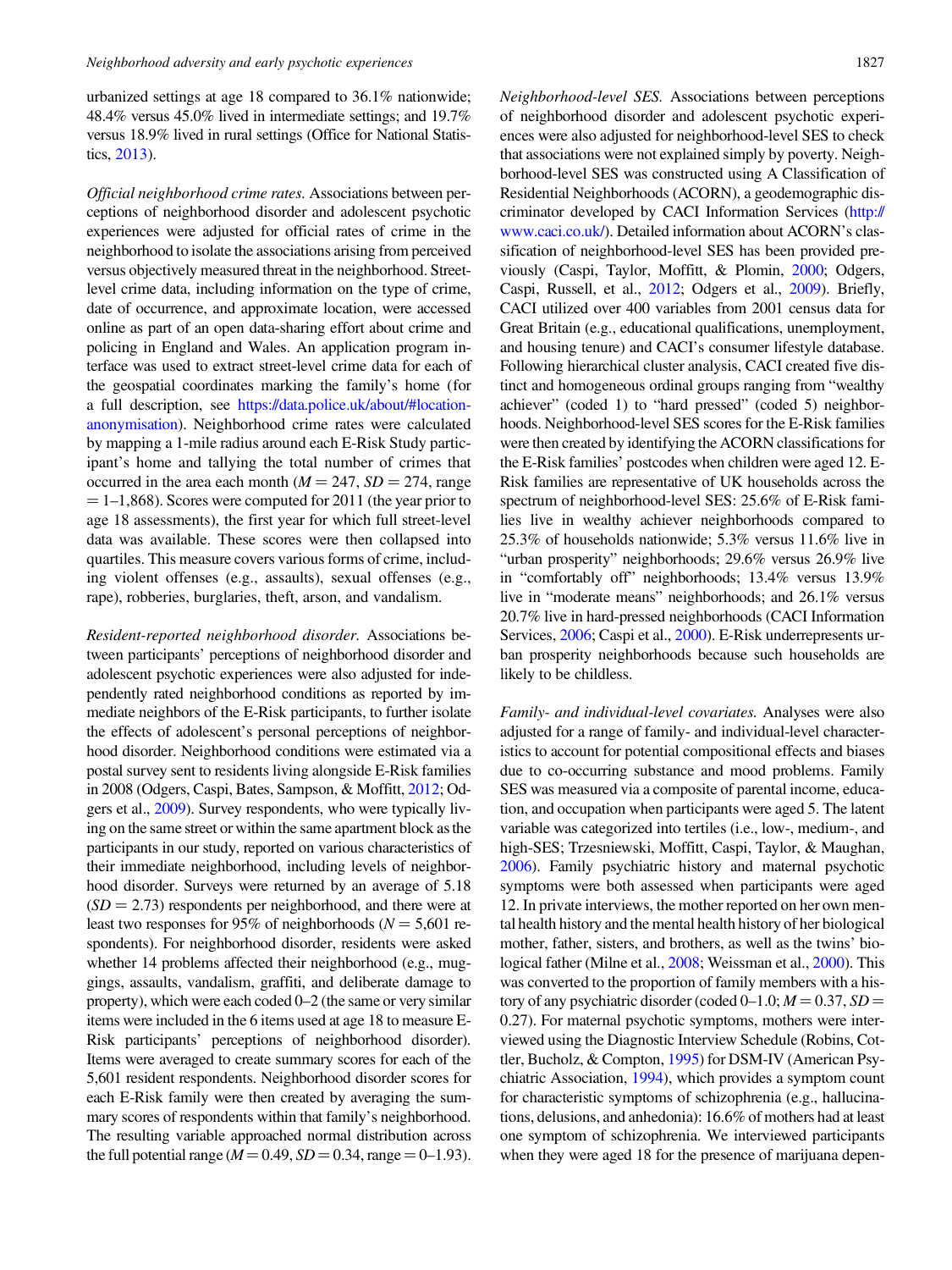dence, alcohol dependence, generalized anxiety disorder, and major depressive episode, according to DSM-IV criteria. Assessments were conducted in face-to-face interviews using the Diagnostic Interview Schedule (Robins et al., [1995\)](#page-14-0). At age 18, 4.3% ( $N = 89$ ) of participants met criteria for marijuana dependence, 12.8% ( $N = 263$ ) met criteria for alcohol dependence, 7.4% ( $N = 153$ ) met criteria for anxiety, and  $20.1\%$  ( $N = 414$ ) met criteria for depression. Longitudinal analyses were adjusted for potential confounders measured at age 12 or earlier including resident-reports of neighborhood disorder, neighborhood-level SES, family-level confounders (SES, psychiatric history, and maternal psychotic symptoms), and also for childhood anxiety and depression at age 12. Childhood anxiety was assessed via private interviews using the 10 item version of the Multidimensional Anxiety Scale for Children (March, Paker, Sullivan, Stallings, & Conners, [1997](#page-13-0)). An extreme anxiety group was formed with children who scored at or above the 95th percentile ( $N = 129, 6.1\%$ ). Childhood depression was also assessed at age 12 using the Children's Depression Inventory (Kovacs, [1992](#page-13-0)). Children who scored 20 or more (Rivera, Bernal, & Rosello, [2005\)](#page-14-0) were deemed to have clinically significant depressive symptoms ( $N = 74, 3.5\%$ ).

## The twin design

The classical twin design compares the phenotypic correlation between MZ twin pairs to that between DZ twin pairs, and allows the variation/covariation in observed traits to be partitioned into additive genetic (A), common environmental (C), and unique environmental (E) components. This is because MZ twins share  $\sim$ 100% of their segregating DNA, whereas DZ twins share on average 50% of their segregating DNA. In contrast, MZ and DZ reared-together twin pairs both share 100% of their common environmental influences. The twin design methodology depends on the equal environment assumption, which assumes that MZ twin pairs and DZ twin pairs do not differ in the extent that they share environmental factors (Plomin, DeFries, Knopik, & Neiderhiser, [2013\)](#page-14-0). In univariate analyses (variance in one trait), genetic influences on a trait are inferred if MZ correlations are greater than DZ correlations as this increased similarity between MZ twin pairs can only be accounted for by their increased genetic resemblance. Within-pair similarity that is not due to genetic factors is attributed to common environmental influences and would be implicated if the DZ correlation is greater than half that of the MZ correlation for a given trait. Unique environment accounts for individual-specific environmental factors that create differences among siblings from the same family. These are estimated from within-pair differences between MZ twins as E is the only influence that makes MZ twins different from one another. Measurement error is also included in E. Similarly, in bivariate analyses (covariance between two traits), higher cross-twin cross-trait correlations between MZ twin pairs versus DZ twin pairs suggests genetic sources of correlation between two traits (i.e., overlapping genetic influences on two traits). Maximum-likelihood estimation in

OpenMx handles missing data and provides confidence intervals in addition to parameter estimates. Structural equation model fitting is used to estimate A, C, and E sources of phenotypic correlation and select the most parsimonious model (ACE, AE, CE, or E compared to the saturated model, which describes the data perfectly) according to fit statistics, including –2 log likelihood and the Akaike information criterion.

## Statistical analysis

Analyses were conducted using STATA 14.2 and OpenMx. First, we investigated the construct validity of participants' perceptions of neighborhood disorder by calculating the correlations of their personal perceptions with objectively/independently measured neighborhood conditions, including official neighborhood crime rates, resident-reports of neighborhood disorder, and neighborhood-level SES. Second, we calculated the mean levels of perceived neighborhood disorder among adolescents in urban, intermediate, and rural settings, and used KHB pathway decomposition (Breen, Karlson, & Holm, [2013](#page-13-0)) to test whether perceptions of neighborhood disorder mediated the effect of urbanicity on adolescent psychotic experiences. Third, we used ordinal logistic regression to test whether participants' perceptions of neighborhood disorder were associated with adolescent psychotic experiences. Regression models were adjusted for official crime rates, resident-reports of neighborhood disorder, neighborhood-level SES, family-level factors (family SES, family psychiatric history, and maternal psychotic symptoms), adolescent substance and mood problems (marijuana dependence, alcohol dependence, anxiety, and depression), childhood psychotic symptoms, and for all potential confounders simultaneously. As an additional control step, we conducted co-twin control analyses to compare twin pairs in the same family and neighborhood who differed in their perceptions of neighborhood disorder. For this analysis, we used all complete twin pairs and calculated the differences between twins (i.e., Twin 1 perceived neighborhood disorder–Twin 2 perceived neighborhood disorder; Twin 1 psychotic experiences–Twin 2 psychotic experiences). Using ordinal logistic regression, we then regressed twin differences in adolescent psychotic experiences on twin differences in perceptions of neighborhood disorder. Fourth, we used ordinal logistic regression to test whether participants who perceived their neighborhoods as unsafe at age 12 were more likely to subsequently report psychotic experiences at age 18, after considering childhood psychotic symptoms at age 12 and perceptions of neighborhood disorder at age 18; and whether participants who reported psychotic symptoms at age 12 were subsequently more likely to perceive their neighborhoods as disordered at age 18, after considering perceptions of neighborhood unsafety at age 12 and adolescent psychotic experiences at age 18. This step was conducted to investigate the temporality of the association between early psychotic phenomena and perceptions of neighborhood conditions. Steps 2 to 4 accounted for the nonindependence of twin observations using the CLUSTER command in STATA. Fifth, cross-trait (the within-individual corre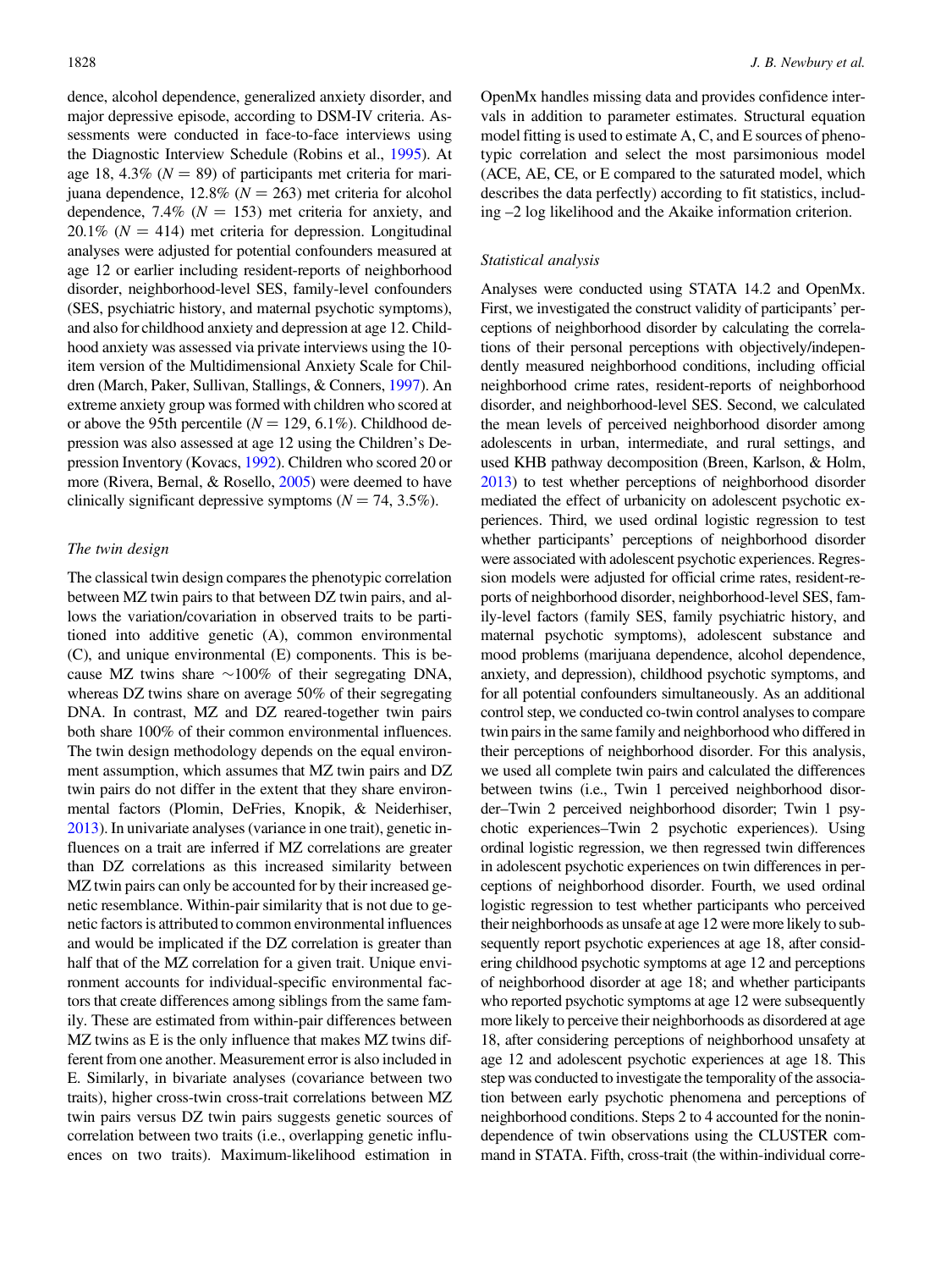lations between Trait 1 and Trait 2), cross-twin (the within-trait correlations between Twin 1 and Twin 2), and cross-twin crosstrait (the correlations between Trait 1 in Twin 1 and Trait 2 in Twin 2) phenotypic correlations for and between adolescent psychotic experiences and perceptions of neighborhood disorder were calculated in OpenMx (note: analyses were restricted to the 80.3% of participants who lived with their co-twin at age 18 to ensure that twin pairs were reporting on the same neighborhood). Univariate (cross-twin) and bivariate (cross-twin, cross-trait) ACE models were fitted and compared to the saturated model to estimate the extent that variation/covariation in adolescent psychotic experiences and perceptions of neighborhood disorder was attributable to A, C, and E influences. For adolescent psychotic experiences, a liability-threshold ACE model was fitted because this variable was on an ordinal scale. Because adolescent psychotic experiences were on an ordinal scale whereas perceptions of neighborhood disorder were on a quasi-continuous scale, bivariate ACE models were conducted using a combined continuous-ordinal approach. As is common practice in behavioral genetics analysis, sex was regressed out of variables and model fitting was conducted using the standardized residuals.

## Results

# Are participants' personal perceptions of neighborhood disorder consistent with objective/independent measures of neighborhood adversity?

Correlations between participants' personal perceptions of neighborhood disorder and objectively/independently measured neighborhood conditions were computed to investigate the construct validity of self-reports of neighborhood disorder. Personal perceptions of neighborhood disorder were significantly positively correlated (all  $ps < .001$ ) with official neighborhood crime rates  $(r = .18)$ , resident-reported neighborhood disorder ( $r = .33$ ), and neighborhood-level SES ( $r = .35$ ). Thus, participants' perceptions of neighborhood disorder were consistent with more objective measures of neighborhood disorder and crime.

# Do higher perceived levels of neighborhood disorder among adolescents in urban (vs. rural) settings explain the association between urbanicity and adolescent psychotic experiences?

Table 1 shows the mean levels of perceived neighborhood disorder in urban, intermediate, and rural settings. Consistent with previous research, participants living in urban and intermediate (vs. rural) settings perceived significantly higher levels of neighborhood disorder,  $B = 0.13$ , 95% CI [0.10, 0.17],  $p < .001$ . In keeping with previous analyses in this cohort using independent reports of neighborhood disorder (Newbury et al., [2016](#page-13-0); Newbury, Arseneault, Caspi, et al., [2017](#page-13-0)), mediation analysis showed that participants' personal perceptions of neighborhood disorder explained 42% of the

| <b>Table 1.</b> Perceptions of neighborhood disorder according |  |  |
|----------------------------------------------------------------|--|--|
| to level of urbanicity                                         |  |  |

|                                                        | Perceptions of Neighborhood<br>Disorder                     |      |
|--------------------------------------------------------|-------------------------------------------------------------|------|
| Level of Urbanicity                                    | M                                                           | SD   |
| Rural                                                  | 0.35                                                        | 0.41 |
| Intermediate                                           | 0.52                                                        | 0.49 |
| Urban                                                  | 0.63                                                        | 0.51 |
| Association between                                    |                                                             |      |
| urbanicity and perceptions<br>of neighborhood disorder | $B = 0.13,95\%$ CI [0.10, 0.17],<br>$p < .001$ ; $B = 0.19$ |      |

Note: B, unstandardized beta coefficient; B, standardized beta coefficient, which indicates the unit standard deviation change in perceptions of neighborhood disorder given 1 SD change in urbanicity. Standardized betas provide exactly the same point estimates as correlation coefficients and may be interpreted as correlations, with a score of  $+1.0$  indicating a 100% positive correlation. Beta (B) regression coefficients account for the nonindependence of twin observations.

effect of the most urban residency at age 18 on adolescent psychotic experiences: total effect of urbanicity on adolescent psychotic experiences, odds ratio  $(OR) = 1.81, 95\%$  CI [1.29–2.53],  $p = .001$ ; direct effect of urbanicity,  $OR =$ 1.41, 95% CI [1.00, 1.98],  $p = .049$ ; indirect effect of urbanicity mediated via perceptions of neighborhood disorder,  $OR = 1.28, 95\% \text{ CI}$  [1.16, 1.42],  $p < .001$ .

## Is the association between perceptions of neighborhood disorder and adolescent psychotic experiences robust to neighborhood-, family-, and individual-level confounders?

Model 1 in [Table 2](#page-7-0) shows that psychotic experiences were significantly more common among adolescents who perceived higher levels of neighborhood disorder (i.e., physical and social signs of threat, such as vandalism, gang activity and burglaries) in their immediate neighborhood,  $OR =$ 2.52, 95% CI [2.07, 3.06],  $p < .001$ . This association was slightly attenuated but remained highly significant (all  $ps <$ .001) after considering official neighborhood crime rates (Model 2); resident-reported neighborhood disorder (Model 3); neighborhood-level SES (Model 4); family-level characteristics including SES, psychiatric history, and maternal psychotic symptoms (Model 5); adolescent substance and mood problems, including marijuana dependence, alcohol dependence, anxiety, and depression (Model 6); childhood psychotic symptoms at age 12 (Model 7); as well as after considering all potential confounders simultaneously (Model 8), OR  $= 1.62, 95\% \text{ CI}$  [1.27, 2.05],  $p < .001$ .

As an additional control step, we investigated whether participants who perceived higher levels of neighborhood disorder than their co-twin were also more likely to score higher for adolescent psychotic experiences. The co-twin control design controls both the predictor and the outcome for within-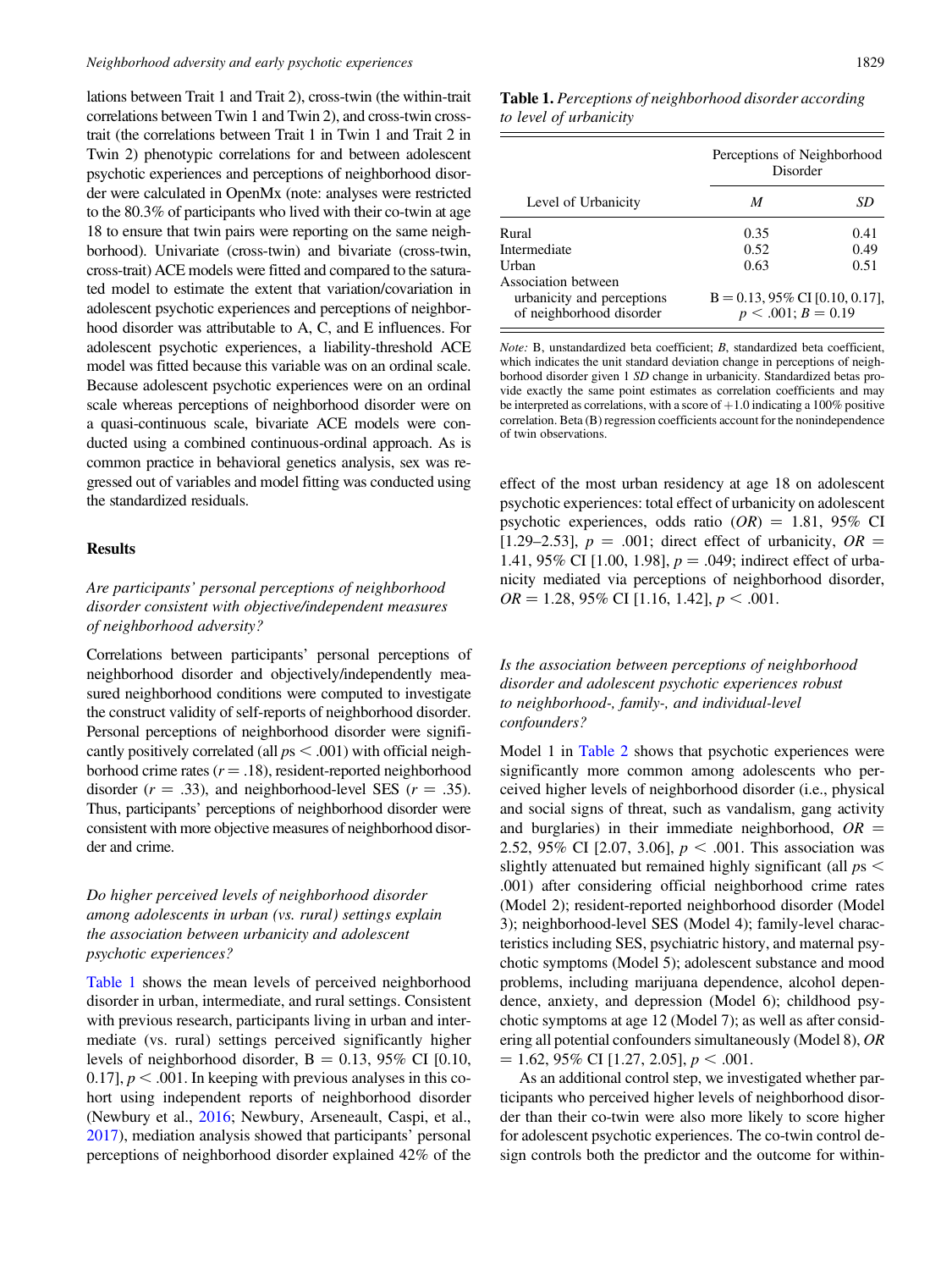| Model Specification                                          | OR.  | 95% CI       | $\boldsymbol{p}$ |
|--------------------------------------------------------------|------|--------------|------------------|
| Model 1 unadjusted                                           | 2.52 | [2.07, 3.06] | < 0.001          |
| Model 2 adjusted for official neighborhood crime rates       | 2.39 | [1.96, 2.91] | < 0.001          |
| Model 3 adjusted for resident-reported neighborhood disorder | 2.43 | [1.98, 2.98] | < 0.001          |
| Model 4 adjusted for neighborhood-level SES                  | 2.31 | [1.87, 2.86] | < 0.001          |
| Model 5 adjusted for family-level characteristics            | 2.20 | [1.79, 2.70] | < 0.001          |
| Model 6 adjusted for adolescent substance and mood problems  | 1.94 | [1.57, 2.39] | < 0.001          |
| Model 7 adjusted for childhood psychotic symptoms            | 2.43 | [2.00, 2.96] | < 0.001          |
| Model 8 adjusted for all covariates simultaneously           | 1.62 | [1.27, 2.05] | < 0.001          |
| Official neighborhood crime rates                            | 1.13 | [1.01, 1.26] | .035             |
| Resident-reported neighborhood disorder                      | 1.08 | [0.73, 1.61] | .700             |
| Neighborhood-level SES                                       | 1.02 | [0.92, 1.12] | .715             |
| Family socioeconomic status                                  | 1.17 | [0.99, 1.39] | .072             |
| Family psychiatric history                                   | 1.27 | [0.81, 1.99] | .299             |
| Maternal psychotic symptoms                                  | 1.06 | [0.92, 1.21] | .448             |
| Adolescent marijuana dependence                              | 3.29 | [2.01, 5.36] | < 0.001          |
| Adolescent alcohol dependence                                | 1.58 | [1.16, 2.15] | .004             |
| Adolescent anxiety                                           | 2.56 | [1.74, 3.76] | < 0.001          |
| Adolescent depression                                        | 3.05 | [2.33, 3.99] | < 0.001          |
| Childhood psychotic symptoms                                 | 2.20 | [1.38, 3.49] | .001             |

<span id="page-7-0"></span>Table 2. The unadjusted and adjusted association of perceptions of neighborhood disorder with adolescent psychotic experiences

Note: OR, odds ratio from ordinal logistic regression; SES, socioeconomic status. Model 1 is the unadjusted association between adolescents' perceptions of neighborhood disorder and adolescent psychotic experiences. Model 2 is the adjusted for official neighborhood crime rates. Model 3 is adjusted for resident-reported neighborhood disorder. Model 4 is adjusted for neighborhood-level SES. Model 5 is adjusted for family-level characteristics (family SES, family psychiatric history, and maternal psychotic symptoms). Model 6 is adjusted for adolescent substance and mood problems (marijuana dependence, alcohol dependence, anxiety, and depression). Model 7 is adjusted for childhood psychotic symptoms at age 12. Model 8 is adjusted simultaneously for all covariates. All analyses account for the nonindependence of twin observations.

family environmental influences and partially for genetic influences. By restricting analyses to the 80.3% of twin pairs who lived together at age 18, this analysis also holds the actual neighborhood conditions constant by design, thus providing a more stringent test of whether perceived levels of neighborhood disorder are independently associated with adolescent psychotic experiences. Among twin pairs living together, twins who perceived a higher level of neighborhood disorder than their co-twin were also significantly more likely to report more psychotic experiences than their co-twin,  $OR = 1.34$ , 95% CI [1.05, 1.82],  $p = .036$ . This effect is smaller than that yielded for the entire sample from regression models of the association between perceived neighborhood disorder and adolescent psychotic experiences, adjusted  $OR = 1.62$ , 95% CI [1.27, 2.05],  $p < .001$ . Nevertheless, the statistically significant associations in both the regression and co-twin control models demonstrates that perceptions of neighborhood disorder were independently associated with adolescent psychotic experiences, net of a range of measured and unmeasured genetic, individual-level, and family-level potential confounders.

## What is the temporality of the association between early psychotic phenomena and perceptions of neighborhood disorder?

Consistent with the association between perceptions of neighborhood disorder and adolescent psychotic experiences at age

18, children's own perceptions that their neighborhoods were unsafe were significantly associated with childhood psychotic symptoms at age 12, unadjusted  $OR = 2.88$ , 95% CI [1.88, 4.44],  $p < .001$ . These earlier age 12 measures of psychotic symptoms and perceived neighborhood conditions were used to investigate the temporality of the association between early psychotic phenomena and perceptions of neighborhood disorder.

Model 1 in [Table 3](#page-8-0) shows that participants who had perceived their neighborhoods as unsafe at age 12 were significantly more likely to report adolescent psychotic experiences at age 18, even after taking into account earlier childhood psychotic symptoms at age 12,  $OR = 2.02$ , 95% CI [1.51, 2.71],  $p < .001$ . The association between children's perceptions of neighborhood unsafety and adolescent psychotic experiences remained significant after considering perceptions of neighborhood disorder at age 18 (Model 2), as well as after considering other potential confounders listed under [Table 3](#page-8-0) (Model 3). Model 1 in [Table 3](#page-8-0) also shows that participants who reported childhood psychotic symptoms at age 12 were significantly more likely to perceive their neighborhood as disordered at age 18, even after considering earlier perceptions of neighborhood unsafety at age 12,  $OR = 1.59$ , 95% CI [1.16, 2.18],  $p = .004$ . However, the association between childhood psychotic symptoms at age 12 and perceptions of neighborhood disorder at age 18 was attenuated to below conventional levels of significance after considering adolescent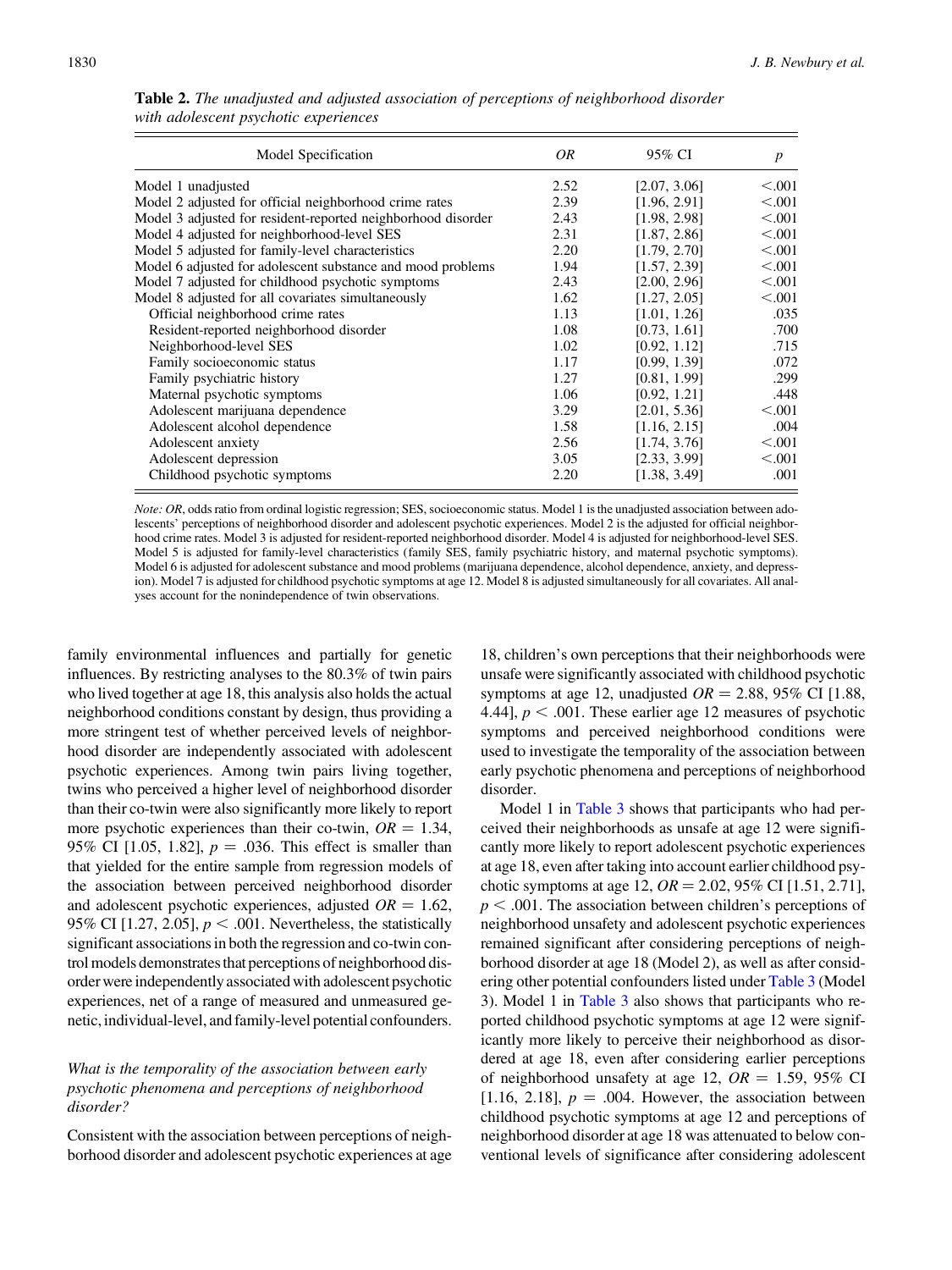| with subsequent psychotic experiences and perceptions of neighborhood disorder at age 18 |         |                                                         |         |         |              |         |         |              |      |
|------------------------------------------------------------------------------------------|---------|---------------------------------------------------------|---------|---------|--------------|---------|---------|--------------|------|
|                                                                                          | Model 1 |                                                         |         | Model 2 |              |         | Model 3 |              |      |
| Age 12 Measures                                                                          | OR      | 95% CI                                                  |         | OR      | 95% CI       | n       | 0R      | 95% CI       | p    |
|                                                                                          |         | Adolescent Psychotic Experiences at Age 18 <sup>a</sup> |         |         |              |         |         |              |      |
| Perceptions of neighborhood as<br>unsafe                                                 | 2.02    | [1.51, 2.71]                                            | < 0.001 | 1.72    | [1.27, 2.32] | < 0.001 | 1.45    | [1.06, 1.99] | .021 |

<span id="page-8-0"></span>Table 3. The longitudinal associations of perceptions of neighborhood safety and psychotic symptoms at age 12

Perceptions of Neighborhood Disorder at Age  $18<sup>b</sup>$ 

Note: OR, odds ratio from ordinal logistic regression; SES, socioeconomic status. Model 1, the association of childhood perceptions of neighborhood unsafety with adolescent psychotic experiences, was adjusted for childhood psychotic symptoms. The association of childhood psychotic symptoms with perceptions of neighborhood disorder was adjusted for childhood perceptions of neighborhood unsafety. Model 2, the association between perceptions of neighborhood unsafety and adolescent psychotic experiences, was additionally adjusted for perceptions of neighborhood disorder at age 18. The association between childhood psychotic symptoms and perceptions of neighborhood disorder was also adjusted for adolescent psychotic experiences. Model 3 contains both regression models that were also adjusted for resident reports of neighborhood disorder, neighborhood-level SES, family SES, family psychiatric history, maternal psychotic symp-

Childhood psychotic symptoms 1.59 [1.16, 2.18] .004 1.31 [0.93, 1.84] .125 1.19 [0.83, 1.70] .338

toms, and childhood anxiety and depression. All analyses account for the nonindependence of twin observations.

<sup>a</sup>The association of childhood perceptions of neighborhood unsafety at age 12 with adolescent psychotic experiences at age 18.

 $b$ The association of childhood psychotic symptoms at age 12 with perceptions of neighborhood disorder at age 18.

psychotic experiences at age 18 (Model 2) and other potential confounders (Model 3).

## To what extent do genetic versus environmental factors contribute to perceptions of neighborhood disorder and adolescent psychotic experiences?

Using the classical twin design and maximum-likelihood estimation in OpenMx, we further examined the genetic and environmental contributions to adolescent psychotic experiences and participants' perceptions of neighborhood disorder at age 18 (note: analyses were again restricted to the 80.3% of participants who lived with their co-twin at age 18, to ensure that twins were reporting on the same neighborhoods and therefore only perceptions of neighborhoods varied between twin pairs). [Table 4](#page-9-0) shows the cross-trait, cross-twin, and cross-twin cross-trait phenotypic correlations of adolescent psychotic experiences and perceptions of neighborhood disorder, stratified by zygosity. Consistent with the logistic regression results for the entire sample in [Table 2,](#page-7-0) [Table 4](#page-9-0) shows that there was a significant cross-trait correlation between adolescent psychotic experiences and perceptions of neighborhood disorder for the 80.3% of participants who lived with their co-twin,  $r = .27,95\%$  CI [0.21, 0.33].

Cross-twin phenotypic correlations for adolescent psychotic experiences suggested some genetic contributions because MZ twin correlations ( $r = .46$ ) were slightly larger than DZ twin correlations ( $r = .36$ ); common environmental contributions (C) were also indicated because DZ correlations were greater than half that of MZ correlations; and unique environmental contributions were also indicated because MZ correlations were less than unity [\(Table 4\)](#page-9-0). For perceptions of neighborhood disorder, cross-twin phenotypic correlations again suggested genetic contributions because MZ correlations ( $r = .48$ ) were slightly greater than DZ correlations  $(r = .39)$ ; common environmental contributions (C) were indicated because DZ correlations were greater than half that of MZ correlations; and unique environmental contributions were indicated because MZ correlations were less than unity (cross-twin phenotypic correlations did not vary substantially between males and females; see [Table 4](#page-9-0) footnotes); therefore, subsequent analyses were conducted on both sexes together).

ACE estimates from univariate model fitting were consistent with the cross-twin correlations. For adolescent psychotic experiences, observed variance was mostly explained by unique environmental (55%) and common environmental (28%) factors, with genetic factors explaining a small proportion of the observed variance (17%). For perceptions of neighborhood disorder, observed variance was explained by unique environmental (50%), common environmental (24%), as well as genetic (26%) factors. [Table 5](#page-9-0) displays the fit statistics for the ACE model and nested models (AE, CE, and E). Given that the full ACE model was the best fitting model for perceptions of neighborhood disorder, we present the results from the full ACE bivariate model.

# To what extent do overlapping genetic versus environmental factors contribute to the covariance between adolescent psychotic experiences and perceptions of neighborhood disorder?

The cross-twin cross-trait correlations in [Table 4](#page-9-0) give an indication of the genetic, common environmental, and unique environmental sources of phenotypic correlation between adolescent psychotic experiences and perceptions of neighborhood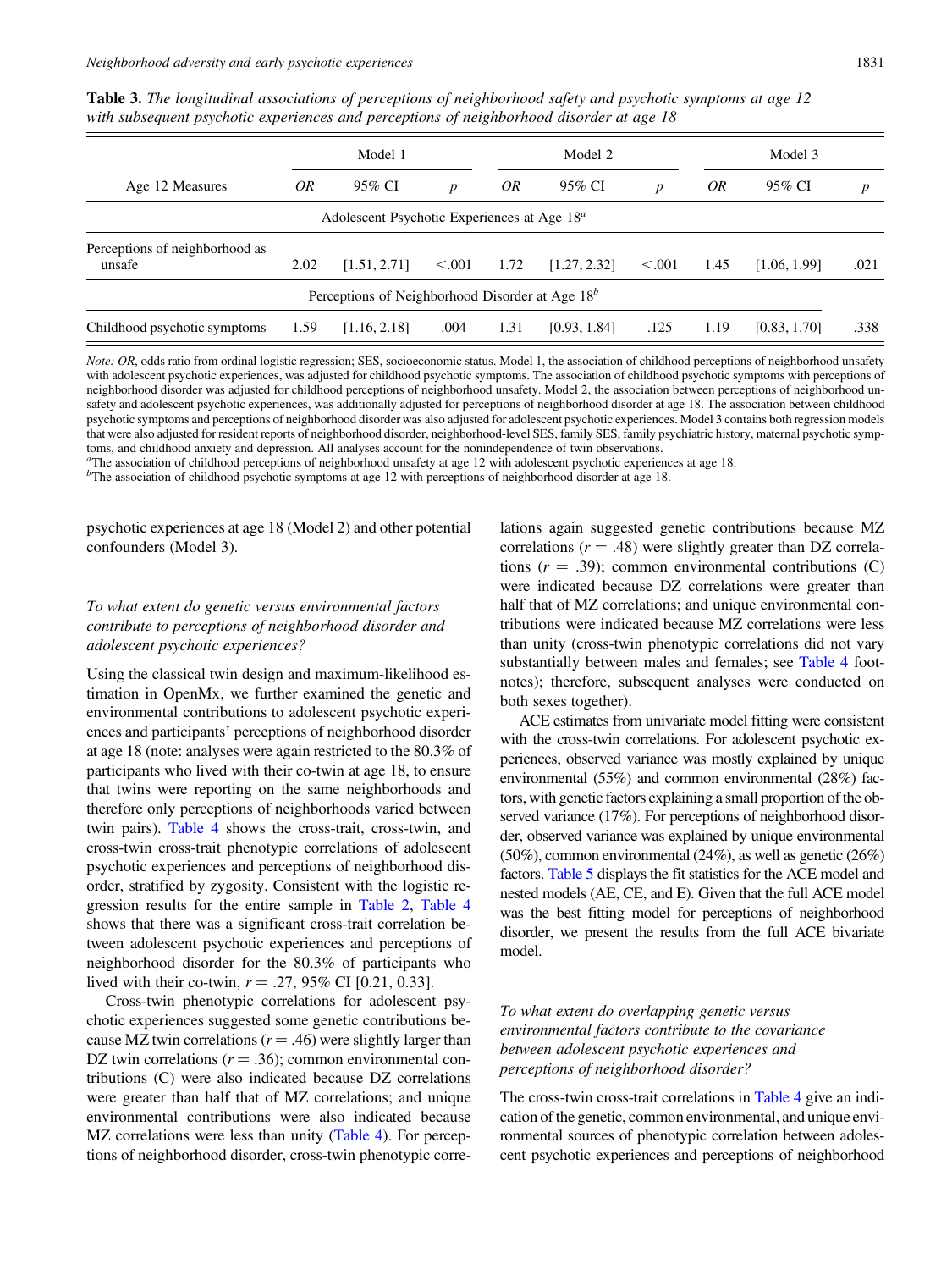|                                                                           |             | $MZ$ and DZ Twins Together <sup><i>a</i></sup> |              |                              |  |  |  |
|---------------------------------------------------------------------------|-------------|------------------------------------------------|--------------|------------------------------|--|--|--|
| Cross-Trait Phenotypic Correlations <sup>b</sup>                          |             | Correlation                                    | CI           |                              |  |  |  |
| Adolescent psychotic experiences, perceptions of<br>neighborhood disorder |             | .27                                            | [0.21, 0.33] |                              |  |  |  |
|                                                                           |             | МZ                                             |              | DZ                           |  |  |  |
| Cross-Twin Phenotypic Correlations <sup>c</sup>                           | Correlation | <b>CI</b>                                      | Correlation  | CI                           |  |  |  |
| Adolescent psychotic experiences<br>Perceptions of neighborhood disorder  | .46<br>.48  | [0.33, 0.58]<br>[0.41, 0.55]                   | .36<br>.39   | [0.21, 0.50]<br>[0.30, 0.48] |  |  |  |
|                                                                           |             | МZ                                             |              | DZ                           |  |  |  |
| Cross-Twin Cross-Trait Phenotypic Correlations <sup>d</sup>               | Correlation | CI                                             | Correlation  | <b>CI</b>                    |  |  |  |
| Adolescent psychotic experiences, perceptions of<br>neighborhood disorder | .22         | [0.14, 0.29]                                   | .22          | [0.14, 0.30]                 |  |  |  |

<span id="page-9-0"></span>Table 4. Cross-trait, cross-twin, and cross-twin cross-trait phenotypic correlations of and between adolescent psychotic experiences and perceptions neighborhood disorder

*Note:* MZ, monozygotic (identical) twins; DZ, dizygotic (fraternal) twins.<br>
<sup>*a*</sup>All phenotypic correlation analyses in Table 4 were conducted on the subsample of twins who lived together with their co-twin at age 18 (80

in the immediate neighborhood.

<sup>c</sup>The phenotypic correlation between twins for adolescent psychotic experiences and perceptions of neighborhood disorder among MZ versus DZ twins. Cross-twin phenotypic correlations were also calculated for MZ males (MZm), DZ males (DZm), MZ females (MZ), and DZ females (DZf) separately to check for potential sex differences. (These cross-twin phenotypic correlations were calculated in STATA 14.2 without confidence intervals because of low numbers of female twin pairs concordant for three or more psychotic experiences when stratified by sex.) Phenotypic correlations (all  $ps < .05$ ) did not differ substantially by sex. For neighborhood disorder:  $MZm = 0.47$ ,  $DZm = 0.43$ ,  $MZf = 0.48$ , and  $DZf$ ,  $0.35$ ; for adolescent psychotic experiences:  $MZm = 0.41$ ,  $DZm = 0.27$ ,  $MZf = 0.52$ , and  $DZf = 0.46$ .

 ${}^{d}$ The correlation of Trait 1 in Twin 1 with Trait 2 in Twin 2 among MZ versus DZ twins.

disorder. Modest positive cross-twin cross-trait correlations between adolescent psychotic experiences and perceptions of neighborhood disorder were apparent. Correlations did not differ by zygosity, giving an initial indication that overlapping genes did not account for the phenotypic correlations.

This was supported by results from the cross-twin cross-trait bivariate model, which is presented in a pathway diagram in [Figure 1.](#page-10-0) (Note that ACE estimates for perceptions of neighborhood disorder from the bivariate model, i.e.,  $A = 0.25$ ,  $C = 0.25$ , differ slightly from those described above from the univariate model, i.e.,  $A = 0.26$ ,  $C = 0.24$ , because the bivariate model

Table 5. Fit statistics of submodels (ACE, AE, CE, E) compared to the saturated univariate model for adolescent psychotic experiences and perceptions of neighborhood disorder

| Trait                                | Model                                                 | EP                     | $-2LL$                                                   | df                                   | AIC                                                                     | Diff. LL                                 | Diff. $df$   | p                                         |
|--------------------------------------|-------------------------------------------------------|------------------------|----------------------------------------------------------|--------------------------------------|-------------------------------------------------------------------------|------------------------------------------|--------------|-------------------------------------------|
| Adolescent psychotic experiences     | Saturated<br><b>ACE</b><br>AE                         | 10<br>5<br>4           | 2514.245<br>2520.850<br>2523.643                         | 1630<br>1636<br>1637                 | $-745.756$<br>$-751.150$<br>$-750.357$                                  | NA<br>6.610<br>2.793                     | NA<br>6      | NA.<br>.359<br>.095                       |
|                                      | $CE^a$<br>E                                           | 4<br>3                 | 2521.600<br>2583.039                                     | 1637<br>1638                         | $-752.400$<br>$-692.961$                                                | 0.750<br>62.189                          | 2            | .386<br>3.133-14                          |
| Perceptions of neighborhood disorder | Saturated<br>ACE <sup>a</sup><br>AE<br><b>CE</b><br>E | 10<br>4<br>3<br>3<br>2 | 2048.567<br>2058.314<br>2064.804<br>2064.418<br>2236.698 | 1616<br>1622<br>1623<br>1623<br>1624 | $-1183.433$<br>$-1185.686$<br>$-1181.196$<br>$-1181.582$<br>$-1011.302$ | NA<br>9.747<br>6.490<br>6.104<br>178.384 | NA<br>6<br>2 | NA.<br>.135<br>.011<br>.013<br>1.848 e-39 |

Note: ACE, full model testing genetic, common, and unique environmental influences compared to the saturated model; AE, model testing genetic and unique environmental influences compared to the ACE model; CE, model testing common and unique environmental influences compared to the ACE model; E, model testing unique environmental influences compared to the ACE model; EP, estimated parameters; –2LL, –2 log likelihood; AIC, Akaike information criterion (lower values indicate a better fitting model); Diff., difference; NA, not applicable.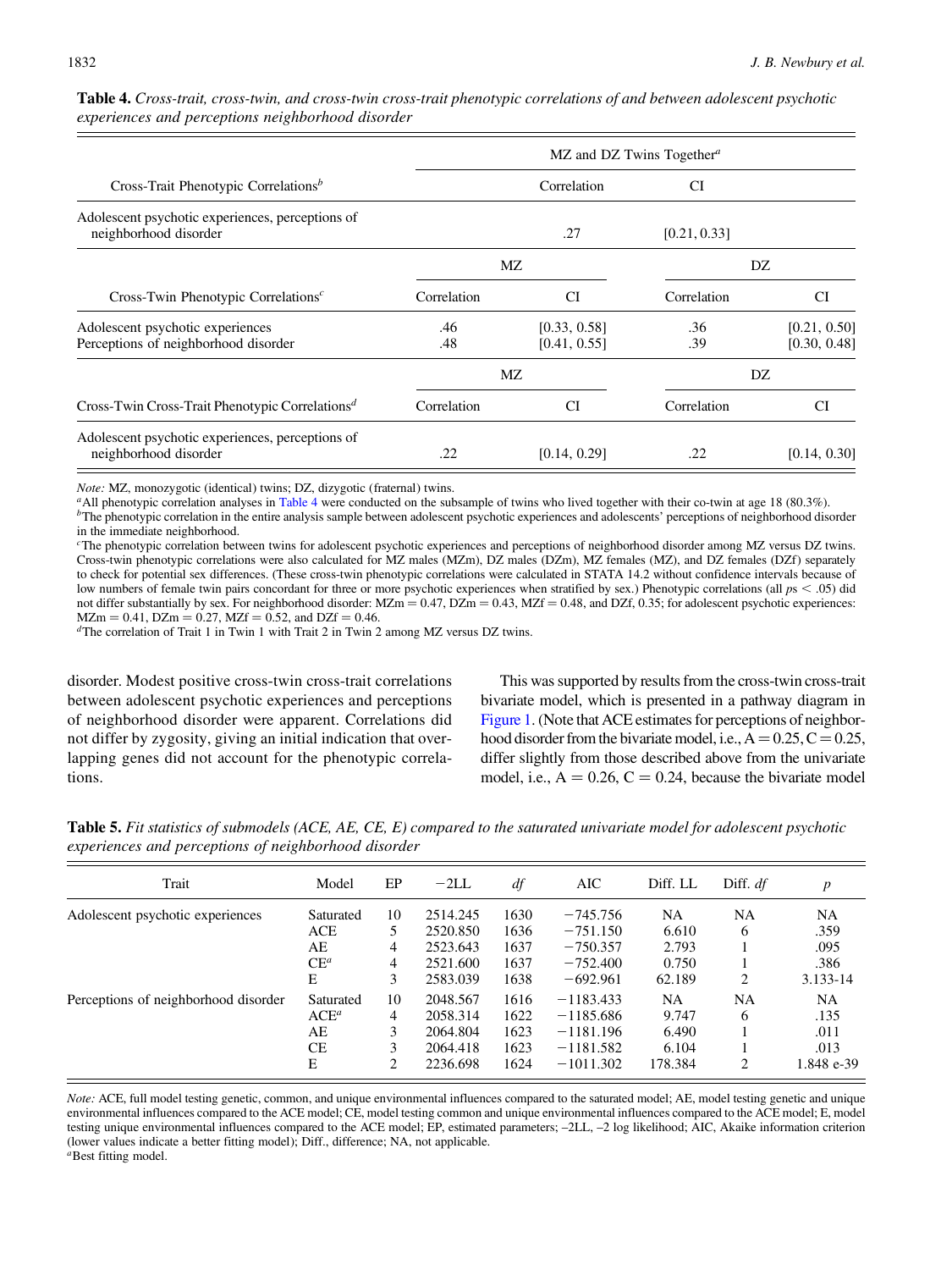<span id="page-10-0"></span>contains more information. However, confidence intervals for these estimates overlap.) The phenotypic correlation between adolescent psychotic experiences and perceptions of neighborhood disorder was mostly explained by a large significant correlation between common environmental influences ( $rC =$ .88), whereas A and E influences were not significantly correlated between traits. That is, a large proportion of the environmental influences that made twin siblings more similar in terms of their perceptions of neighborhood disorder also made twin siblings more similar in terms of their psychotic experiences.

#### **Discussion**

This study used a multilevel, longitudinal, and genetically sensitive design to investigate the association between individuals' own perceptions of threatening neighborhood conditions and psychotic experiences during adolescence. Analyses revealed three main findings. First, adolescents' personal perceptions of neighborhood disorder statistically explained 42% of the effect of the most urban residency on adolescent psychotic experiences. Second, adolescents who perceived higher levels of disorder in their immediate neighborhoods at age 18 (such as vandalism, gang activity, and burglaries) were over 60% more likely to report psychotic experiences compared to individuals who perceived their neighborhoods to be safer and less threatening, even after considering a wide range of potential neighborhood-, family-, and individual-level confounders. Third, the phenotypic correlation between adolescent psychotic experiences and perceptions of neighborhood disorder at age 18 was mostly explained by overlapping common environmental factors.

The present study's mediation findings are consistent with previous analyses in this cohort showing that threatening and adverse neighborhood conditions (as independently rated by mothers and residents) statistically explain up to half of the effect of urbanicity during upbringing on psychotic phenomena

in childhood and adolescence (Newbury et al., [2016](#page-13-0); Newbury, Arseneault, Caspi, et al., [2017\)](#page-13-0). Our findings are also in keeping with those from recent studies documenting higher rates of psychotic phenomena, psychosis proneness, and psychotic disorder among children, adolescents, and young adults living in regions with higher fragmentation, disorder, and crime as rated by independent or objective sources (Bhavsar et al., [2014](#page-13-0); Kirkbride et al., [2015](#page-13-0); Newbury et al., [2016](#page-13-0); Newbury Arseneault, Caspi, et al., [2017;](#page-13-0) Wilson et al., [2016](#page-14-0)). Here we identify a potential role for personal perceptions of threatening neighborhood conditions in early psychotic phenomena. That is, the association between adverse neighborhood conditions and early expressions of psychosis is detectable at the level of the eye of the beholder. This is consistent with psychological theories and empirical studies of psychosis etiology that emphasize the key role played by negative beliefs about the world and other people, hostile attributions of the intentions of others, and threat anticipation (An et al., [2010](#page-13-0); Appiah-Kusi et al., [2017;](#page-13-0) Fowler et al., [2006;](#page-13-0) Freeman, [2016](#page-13-0); Garety, Bebbington, Fowler, Freeman, & Kuipers, [2007;](#page-13-0) Noone et al., [2015\)](#page-14-0) in the development of psychotic experiences, such as paranoia; together with a broader literature suggesting that subjective perceptions of early life adversity are associated with mental health problems over and above more objective reports of adversity exposure (Brown et al., [2005](#page-13-0); Reuben et al., [2016](#page-14-0); Widom & Morris, [1997;](#page-14-0) Widom et al., [1999\)](#page-14-0).

Our adjustment for a range of potential confounders indicated that the association between personal perceptions of neighborhood disorder and adolescent psychotic experiences was (a) above and beyond the effect of objectively/independently measured levels of threat in the neighborhood (associations were not explained by official neighborhood crime rates or resident-reports of neighborhood disorder); (b) not due to poverty (associations were not explained by neighborhood-level SES); (c) not explained by the composition of families living in



Figure 1. ACE estimates and ACE correlations from cross-twin cross-trait (bivariate) model. A, additive genetic influences; E, unique environmental influences;  $rA$ ,  $rC$ , and  $rE$ , genetic, common environmental, and unique environmental sources of correlation between phenotypes. The common (C) environmental contributions to variance in perception of neighborhood disorder,  $C = 0.25$ , CI [0.07, 0.41], were significantly correlated with the common environmental contributions to variance in adolescent psychotic experiences,  $C = 0.28$ , CI [0.04, 0.50], yielding a large significant environmental correlation between perceptions of neighborhood disorder and adolescent psychotic experiences of 0.88, CI [0.26, 1.00]. \*p < .05.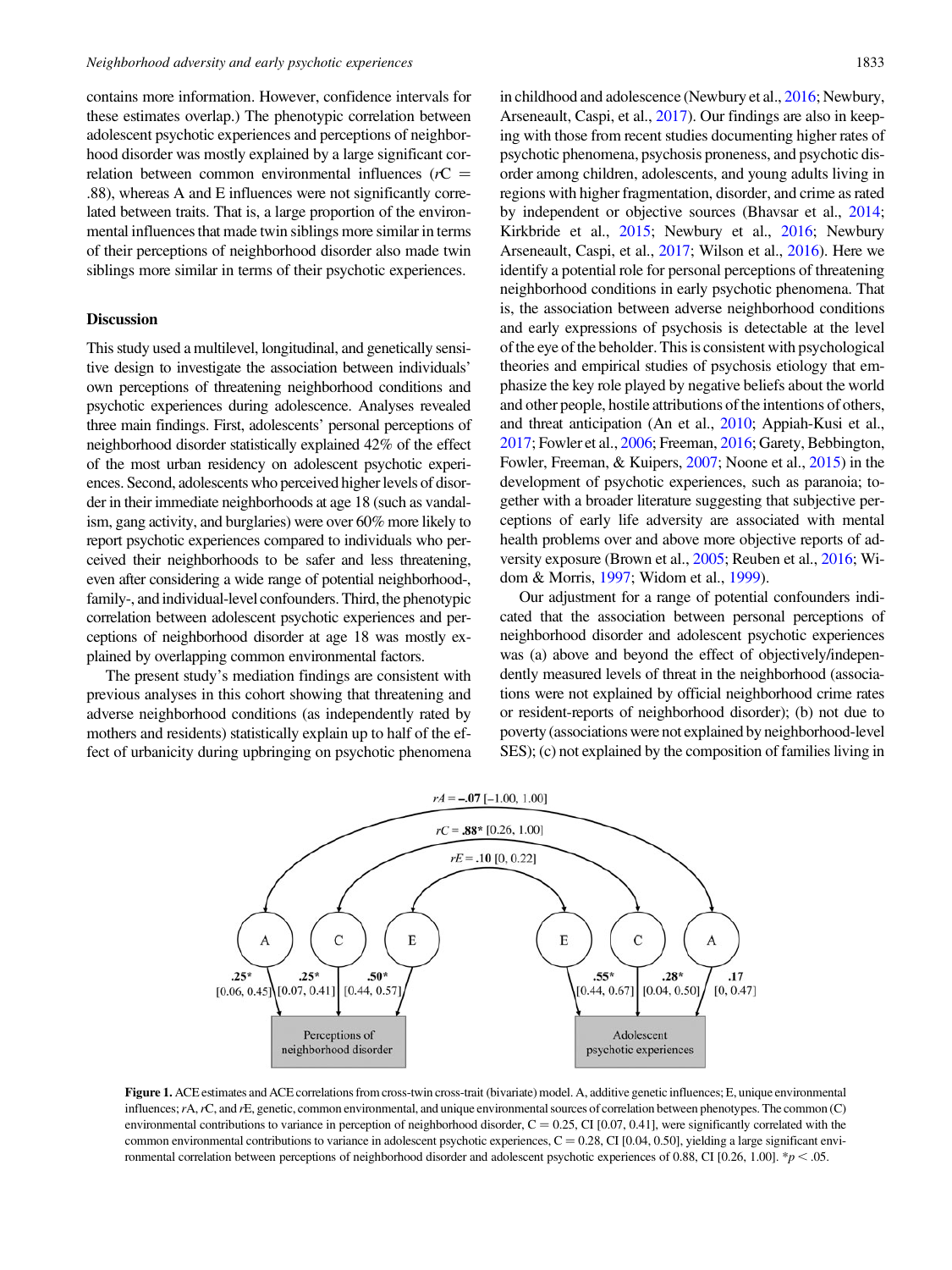disordered neighborhoods (associations were not explained by family SES or family history of psychiatric problems); (d) not attributable solely to substance intoxication or mood-congruent recall bias (associations were not explained by adolescent marijuana dependence, alcohol dependence, anxiety or depression); and (e) not explained by earlier childhood psychotic symptoms that might simultaneously influence participants' subsequent perceptions of neighborhood disorder and their risk for adolescent psychotic experiences. Therefore, this association was impressively robust to a wide range of factors that typically confound such relationships. Co-twin control analyses demonstrated that the association between perceived neighborhood disorder and adolescent psychotic experiences was attenuated but remained significant after holding the family environment and neighborhood conditions (and partially genetic influences) constant by design. This approach provides strong evidence that personal perceptions of neighborhood disorder were associated with adolescent psychotic experiences above and beyond variation in the actual neighborhood conditions.

In addition, there was tentative evidence of a bidirectional relationship between perceptions of threatening neighborhood conditions and early psychotic phenomena. Individuals who had perceived their neighborhood as unsafe during childhood were subsequently more likely to have psychotic experiences during adolescence: this was not due to earlier psychotic symptoms in childhood, contemporaneous perceptions of neighborhood disorder at age 18, or a range of other potential neighborhood-, family-, and individual-level confounders. Individuals who reported psychotic symptoms at age 12 were also more likely to subsequently perceive their neighborhoods as more disordered at age 18, though this appeared to be explained by adolescent psychotic experiences at age 18 and other confounders. We could speculate that personal perceptions of threat in the neighborhood tend to precede the onset of early psychotic phenomena, rather than vice versa. However, given that psychotic experiences involve altered perceptions of reality such as threat detection biases and persecutory delusions (Freeman et al., [2002](#page-13-0); Garety et al., [2001](#page-13-0)), it is likely that the true relationship between adolescent psychotic experiences and perceptions of neighborhood conditions is bidirectional. Psychotic experiences might intensify perceptions of neighborhood disorder, and perceptions of neighborhood disorder might exacerbate psychotic experiences.

We hypothesized that the overlap between adolescent psychotic experiences and perceptions of neighborhood disorder could be due to shared genetic factors. That is, some of the same genetic contributions to psychotic experiences could also contribute to perceptions of threatening neighborhood conditions. This hypothesis was not supported. Genetic contributions to adolescent psychotic experiences did not appear to contribute to perceptions of neighborhood disorder in this sample. Instead, common environmental factors were implicated. These environmental factors contributed to increased similarity between twin siblings in terms of both their perceptions of neighborhood disorder and their psychotic experiences. This contrasts with emerging research showing that putative

environmental risk factors for psychotic experiences, such as stressful life events (Shakoor et al., [2016](#page-14-0)) and neighborhoodlevel deprivation (Sariaslan et al., [2016\)](#page-14-0), are associated with psychotic experiences due partly to overlapping genetic influences. One obvious environmental exposure shared between twin pairs, which could influence both adolescent psychotic experiences and perceptions of neighborhood disorder, is actual levels of neighborhood disorder. That is, threatening conditions such as vandalism, gang activity, and burglaries in the neighborhood could simultaneously influence adolescents' perceptions of neighborhood disorder and their experience of psychotic phenomena. However, a number of alternative candidates for the overlapping common environmental influences are possible. For example, parental attitudes or family environments characterized by suspicion and fearfulness could simultaneously promote psychotic experiences and perceptions of high neighborhood disorder among offspring, though in this sample the phenotypic and longitudinal associations were not explained by family psychiatric history or maternal psychotic symptoms. In addition, findings from the co-twin control analysis (which yielded a smaller though significant association compared to the full sample) highlight that family-wide and neighborhood-level influences did not completely explain the effect of perceived neighborhood disorder on adolescent psychotic experiences. Taken together, these findings suggests that both actual (i.e., family-level) and perceived (i.e., individuallevel) neighborhood conditions contributed to risk for adolescent psychotic experiences.

Considering all the findings together: that perceptions of threatening neighborhood conditions explained part of the effect of urbanicity on adolescent psychotic experiences; were not confounded by numerous potential neighborhood-, family-, and individual-level factors; and overlapped with psychotic experiences due to environmental (rather than genetic) influences, the present study provides initial evidence implicating perceptions of disordered neighborhood conditions in the etiology of adolescent psychotic experiences. These findings are consistent with leading aetiological models of psychosis. Growing evidence implicates psychosocial stress in the emergence of psychotic phenomena, whereby chronic, acute, and daily-life stressors (e.g., urban living, crime victimization, and noisy neighbors) might promote and exacerbate psychotic phenomena. Biological and psychological mechanisms have been suggested. Chronic and acute stressors during upbringing are thought to disrupt the biological stress response (Tarullo & Gunnar, [2006](#page-14-0); Walker, Mittal, & Tessner, [2008](#page-14-0)), and in turn disrupt dopaminergic activity (van Winkel, Stefanis, & Myin-Germeys, [2008](#page-14-0)). The dopaminergic system plays a key role in the brain's attribution of salience to stimuli, and excess dopamine activity is currently the strongest biological explanation for the positive symptoms of psychosis (Howes, McCutcheon, Owen, & Murray, [2017;](#page-13-0) Kapur, [2003](#page-13-0); van Winkel et al., [2008](#page-14-0)). From an adolescent's perspective, residing in and navigating a threatening neighborhood environment could also promote or reinforce maladaptive cognitive styles such as paranoia and threat detection biases. This proposed mechanism is consistent with studies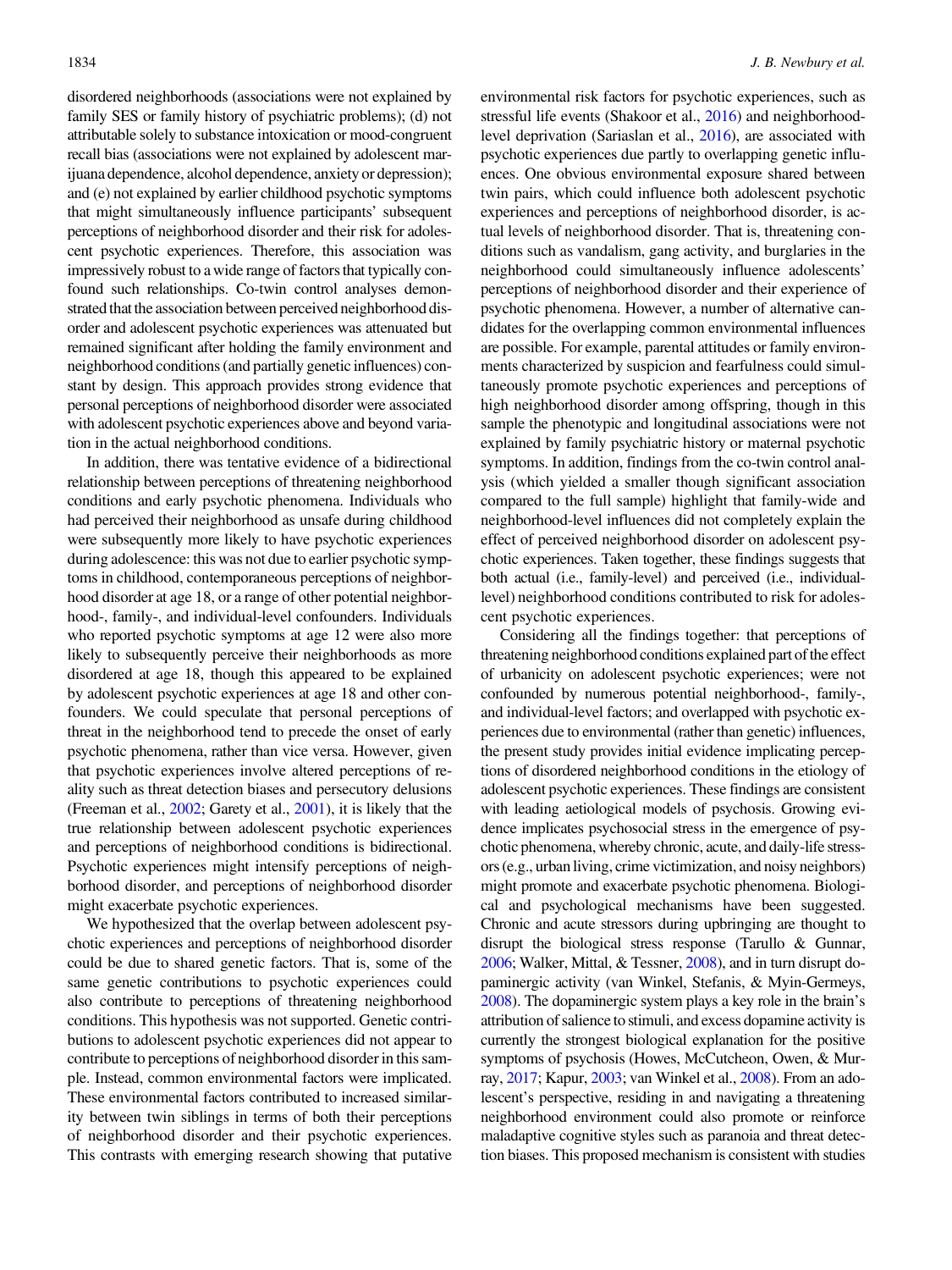showing that the severity of persecutory delusions, anxiety, paranoia, and hallucinations among adults with schizophrenia is immediately exacerbated after brief exposure to crowded urban environments (Ellett et al., [2008;](#page-13-0) Freeman et al., [2014](#page-13-0)). The potential bidirectional relationship between perceptions of adverse neighborhood conditions and adolescent psychotic experiences is also consistent with the phenotypic overlap documented between psychosis and stress sensitivity and stress reactivity (Collip et al., [2011;](#page-13-0) Myin-Germeys, Delespaul, & van Os, [2005](#page-13-0); Myin-Germeys, van Os, Schwartz, Stone, & Delespaul, [2001](#page-13-0)). It is reasonable to assume that adolescents who are experiencing psychotic phenomena might be more sensitive to stressful or threatening exposures in the neighborhood.

## Strengths and limitations

Combining multilevel, longitudinal and genetically sensitive methods, this study was able to examine the association between perceptions of neighborhood adversity and adolescent psychotic experiences while considering a range of potential confounders including genetic influences. Nonetheless, we acknowledge several limitations. First, our self-report measure of adolescent psychotic experiences reflected the methodology widely used in the psychosis-prodrome research field. It is possible, however, that this self-report measure captured genuine experiences (e.g., being followed by a stranger) as well as psychotic phenomena (e.g., being followed by a spy). This may have led to the fairly low additive genetic estimate for adolescent psychotic experiences in this sample (17%), which is lower than that typically reported from twin analyses of more strictly defined early psychotic phenomena (Polanczyk et al., [2010;](#page-14-0) Ronald, [2015;](#page-14-0) Zavos et al., [2014\)](#page-14-0). Second, the absence of overlapping genetic influences between psychotic experiences and perceptions of neighborhood disorder could also be due to the young age of the E-Risk participants. At age 18, the study individuals would have had minimal choice in the type of the neighborhood they lived in compared to later in adulthood. It will be important to investigate the genetic and environmental contributions to the association between perceived neighborhood conditions and psychotic experiences later in adulthood, when individuals become more active in choosing their neighborhood environments. Furthermore, studies of adult twins living apart could investigate the genetic and environmental contributions to actual (i.e., objectively measured) neighborhood conditions as well. Third, we must interpret the longitudinal associations between perceptions of neighborhood conditions and psychotic phenomena with caution, because the age 12 measures were on binary scales measuring only neighborhood safety and the presence of at least one psychotic symptom so did not capture as much variance as the age 18 measures. Thus, we tentatively suggest that the association between perceived neighborhood adversity and psychotic phenomena is likely to be bidirectional.

Looking forward, multidisciplinary research examining the interplay between neighborhood conditions, genetic and environmental risk, and neurological and cognitive biomarkers

during development is needed to establish the nature of the association between perceived neighborhood conditions and adolescent psychotic experiences. There is evidence, for example, that adults with urban versus rural upbringing differ in their neurocognitive reactivity to social stress (Haddad et al., [2015](#page-13-0); Lederbogen et al., [2011](#page-13-0)), though little is known about the potential effects of adverse neighborhood conditions on the adolescent brain. Furthermore, future research is needed to establish whether the association between perceptions of threat and psychotic experiences is specific to neighborhood conditions, or whether this association extends to other domains such as school and work environments and social interactions.

## Conclusions

Notwithstanding its limitations, the present study has clinical and public health implications. Our findings add to growing evidence that threatening and adverse neighborhood conditions during upbringing increase risk for early psychotic phenomena. This highlights potential opportunities for preventative interventions. On the one hand, our findings suggest that early interventions for psychosis (and mental health problems more generally) could reach particularly high-risk groups if targeted toward adolescents living in threatening and adverse neighborhood conditions. Given the potential bidirectional relationship between psychotic experiences and perceptions of threatening neighborhood conditions, psychological therapies could incorporate strategies to help young people understand whether their perceptions of threat in the neighborhood are rational, or whether these perceptions are contributing unnecessarily to a cycle of stress, fear, and psychotic experiences. On the other hand, recent findings from this team (Newbury et al., [2016](#page-13-0); Newbury, Arseneault, Caspi, et al., [2017;](#page-13-0) Odgers, Donley, Caspi, Bates, & Moffitt, [2015\)](#page-14-0) and others (Bhavsar et al., [2014;](#page-13-0) Goldman-Mellor et al., [2016](#page-13-0); Kirkbride et al., [2015](#page-13-0); Polling et al., [2014](#page-14-0); Wilson et al., [2016\)](#page-14-0) suggest a need to address whether wider physical and social environmental conditions can be improved for the benefit of young people's mental health. Within two or three decades, 70% of the world's population will live in cities (Dye, [2008](#page-13-0)). This figure already exceeds 80% in many developed nations, including Great Britain. It is therefore likely that, as communities become more crowded and societies become more unequal (UNICEF, [2012](#page-14-0)), the neighborhoods in which young people are born and raised will become more adverse and more fragmented. We suggest that public health and urban planning initiatives aimed at increasing the safety and supportiveness (both actual and perceived) of urban communities could benefit the mental health of young people and improve mental health trajectories for a large section of society over the life course.

#### Supplementary Material

To view the supplementary material for this article, please visit <https://doi.org/10.1017/S0954579417001420>.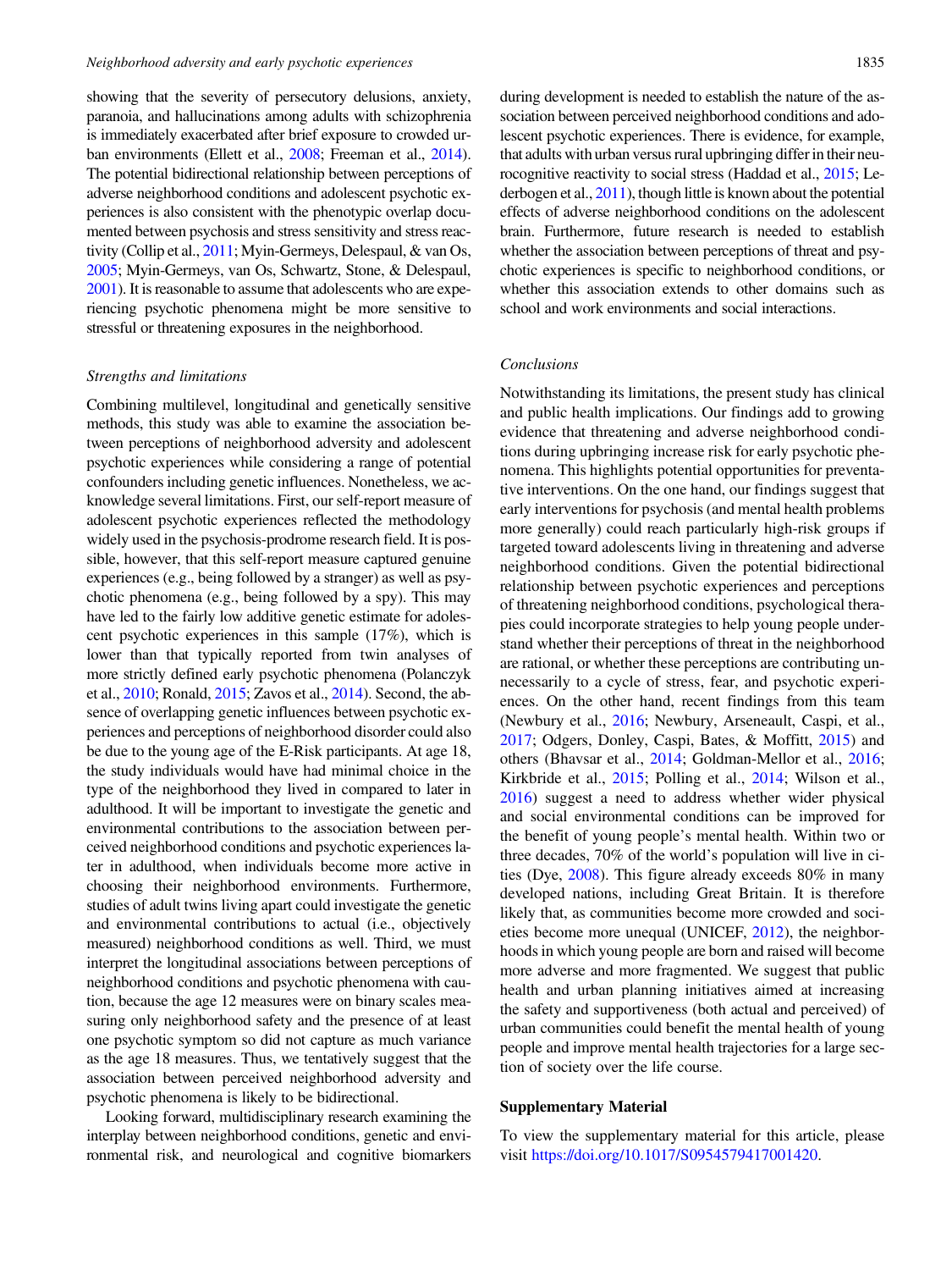#### <span id="page-13-0"></span>References

- American Psychiatric Association. (1994). Diagnostic and statistical manual of mental disorders (4th ed.). Washington, DC: Author.
- An, S. K., Kang, J. I., Park, J. Y., Kim, K. R., Lee, S. Y., & Lee, E. (2010). Attribution bias in ultra-high risk for psychosis and first-episode schizophrenia. Schizophrenia Research, 118, 54–61.
- Appiah-Kusi, E., Fisher, H. L., Petros, N., Wilson, R., Mondelli, V., Garety, P., . . . Bhattacharyya, S. (2017). Do cognitive schema mediate the association between childhood trauma and being at ultra-high risk for psychosis? Journal of Psychiatric Research, 88, 89–96.
- Bhavsar, V., Boydell, J., Murray, R., & Power, P. (2014). Identifying aspects of neighbourhood deprivation associated with increased incidence of schizophrenia. Schizophrenia Research, 156, 115–121.
- Breen, R., Karlson, K. B., & Holm, A. (2013). Total, direct, and indirect effects in logit and probit models. Sociological Methods & Research, 42, 164–191.
- Brown, J., Berenson, K., & Cohen, P. (2005). Documented and self-reported child abuse and adult pain in a community sample. Clinical Journal of Pain, 21, 374–377.
- CACI Information Services. (2006). ACORN user guide. London: Author.
- Caspi, A., Taylor, A., Moffitt, T. E., & Plomin, R. (2000). Neighborhood deprivation affects children's mental health: Environmental risks identified in a genetic design. Psychological Science, 11, 338–342.
- Collip, D., Nicolson, N., Lardinois, M., Lataster, T., van Os, J., & Myin-Germeys, I. (2011). Daily cortisol, stress reactivity and psychotic experiences in individuals at above average genetic risk for psychosis. Psychological Medicine, 41, 2305–2315.
- Dhossche, D., Ferdinand, R., van der Ende, J., Hofstra, M., & Verhulst, F. (2002). Diagnostic outcome of self-reported hallucinations in a community sample of adolescents. Psychological Medicine, 32, 619–627.
- Dye, C. (2008). Health and urban living. Science, 319, 766–769.
- Ellett, L., Freeman, D., & Garety, P. A. (2008). The psychological effect of an urban environment on individuals with persecutory delusions: The Camberwell walk study. Schizophrenia Research, 99, 77–84.
- Fisher, H. L., Caspi, A., Poulton, R., Meier, M. H., Houts, R., Harrington, H., . . . Moffitt, T. E. (2013). Specificity of childhood psychotic symptoms for predicting schizophrenia by 38 years of age: A birth cohort study. Psychological Medicine, 43, 2077–2086.
- Fowler, D., Freeman, D., Smith, B., Kuipers, E., Bebbington, P., Bashforth, H., . . . Dunn, G. (2006). The Brief Core Schema Scales (BCSS): Psychometric properties and associations with paranoia and grandiosity in non-clinical and psychosis samples. Psychological Medicine, 36, 749–759.
- Freeman, D. (2016). Persecutory delusions: A cognitive perspective on understanding and treatment. Lancet Psychiatry, 3, 685–692.
- Freeman, D., Emsley, R., Dunn, G., Fowler, D., Bebbington, P., Kuipers, E., . . . Garety, P. (2014). The stress of the street for patients with persecutory delusions: A test of the symptomatic and psychological effects of going outside into a busy urban area. Schizophrenia Bulletin, 41, 971–979.
- Freeman, D., Garety, P. A., Kuipers, E., Fowler, D., & Bebbington, P. E. (2002). A cognitive model of persecutory delusions. British Journal of Clinical Psychology, 41, 331–347.
- Freeman, D., Waller, H., Harpur-Lewis, R. A., Moore, R., Garety, P., Bebbington, P., . . . Fowler, D. (2015). Urbanicity, persecutory delusions, and clinical intervention: The development of a brief CBT module for helping patients with persecutory delusions enter social urban environments. Behavioural and Cognitive Psychotherapy, 43, 42–51.
- Garety, P. A., Bebbington, P., Fowler, D., Freeman, D., & Kuipers, E. (2007). Implications for neurobiological research of cognitive models of psychosis: A theoretical paper. Psychological Medicine, 37, 1377.
- Garety, P., Kuipers, E., Fowler, D., Freeman, D., & Bebbington, P. (2001). A cognitive model of the positive symptoms of psychosis. Psychological Medicine, 31, 189–196.
- Goldman-Mellor, S., Margerison-Zilko, C., Allen, K., & Cerdá, M. (2016). Perceived and objectively-measured neighborhood violence and adolescent psychological distress. Journal of Urban Health, 93, 758–769.
- Haddad, L., Schäfer, A., Streit, F., Lederbogen, F., Grimm, O., Wüst, S., . . . Meyer-Lindenberg, A. (2015). Brain structure correlates of urban upbringing, an environmental risk factor for schizophrenia. Schizophrenia Bulletin, 41, 115–122.
- Häfner, H., Maurer, K., Löffler, W., & Fätkenheuer, B. (1994). The epidemiology of early schizophrenia: Influence of age and gender on onset and early course. British Journal of Psychiatry, 164, 29–38.
- Hardt, J., & Rutter, M. (2004). Validity of adult retrospective reports of adverse childhood experiences: Review of the evidence. Journal of Child Psychology and Psychiatry, 45, 260–273.
- Heinz, A., Deserno, L., & Reininghaus, U. (2013). Urbanicity, social adversity and psychosis. World Psychiatry, 12, 187–197.
- Horwood, J., Salvi, G., Thomas, K., Duffy, L., Gunnell, D., Hollis, C., . . . Wolke, D. (2008). IQ and non-clinical psychotic symptoms in 12-yearolds: Results from the ALSPAC birth cohort. British Journal of Psychiatry, 193, 185–191.
- Howes, O. D., McCutcheon, R., Owen, M. J., & Murray, R. M. (2017). The role of genes, stress, and dopamine in the development of schizophrenia. Biological Psychiatry, 81, 9–20.
- Kapur, S. (2003). Psychosis as a state of aberrant salience: A framework linking biology, phenomenology, and pharmacology in schizophrenia. American Journal of Psychiatry, 160, 13–23.
- Kelleher, I., & Cannon, M. (2011). Psychotic-like experiences in the general population: Characterizing a high-risk group for psychosis. Psychological Medicine, 41, 1–6.
- Kelleher, I., Connor, D., Clarke, M. C., Devlin, N., Harley, M., & Cannon, M. (2012). Prevalence of psychotic symptoms in childhood and adolescence: A systematic review and meta-analysis of population-based studies. Psychological Medicine, 42, 1857–1863.
- Kelleher, I., Keeley, H., Corcoran, P., Lynch, F., Devlin, N., Molloy, C., ... Cannon, M. (2012). Clinicopathological significance of psychotic experiences in non-psychotic young people: Evidence from four population-based studies. British Journal of Psychiatry, 201, 26–32.
- Kelleher, I., Lynch, F., Harley, M., Molloy, C., Roddy, S., Fitzpatrick, C., & Cannon, M. (2012). Psychotic symptoms in adolescence index risk for suicidal behavior: Findings from 2 population-based case-control clinical interview studies. Archives of General Psychiatry, 69, 1277–1283.
- Kirkbride, J., Stochl, J., Zimbron, J., Crane, C., Metastasio, A., Aguilar, E., . . . Jones, P. (2015). Social and spatial heterogeneity in psychosis proneness in a multilevel case–prodrome–control study. Acta Psychiatrica Scandinavica, 132, 283–292.
- Kovacs, M. (1992). Children's Depression Inventory: Manual. North Tonawanda, NY: Multi-Health Systems.
- Lederbogen, F., Haddad, L., & Meyer-Lindenberg, A. (2013). Urban social stress—Risk factor for mental disorders. The case of schizophrenia. Environmental Pollution, 183, 2–6.
- Lederbogen, F., Kirsch, P., Haddad, L., Streit, F., Tost, H., Schuch, P., Meyer-Lindenberg, A. (2011). City living and urban upbringing affect neural social stress processing in humans. Nature, 474, 498–501.
- Loewy, R. L., Pearson, R., Vinogradov, S., Bearden, C. E., & Cannon, T. D. (2011). Psychosis risk screening with the Prodromal Questionnaire— Brief version (PQ-B). Schizophrenia Research, 129, 42–46.
- March, J. S., Parker, J. D., Sullivan, K., Stallings, P., & Conners, C. K. (1997). The Multidimensional Anxiety Scale for Children (MASC): Factor structure, reliability, and validity. Journal of the American Academy of Child & Adolescent Psychiatry, 36, 554–565.
- Millan, M. J., Andrieux, A., Bartzokis, G., Cadenhead, K., Dazzan, P., Fusar-Poli, P., . . . Weinberger, D. (2016). Altering the course of schizophrenia: Progress and perspectives. Nature Reviews Drug Discovery, 15, 485–515.
- Milne, B., Moffitt, T., Crump, R., Poulton, R., Rutter, M., Sears, M., ... Caspi, A. (2008). How should we construct psychiatric family history scores? A comparison of alternative approaches from the Dunedin Family Health History Study. Psychological Medicine, 38, 1793–1802.
- Moffitt, T. E., & E-Risk Study Team. (2002). Teen-aged mothers in contemporary Britain. Journal of Child Psychology and Psychiatry, 43, 727–742.
- Myin-Germeys, I., Delespaul, P., & van Os, J. (2005). Behavioural sensitization to daily life stress in psychosis. Psychological Medicine, 35, 733–741.
- Myin-Germeys, I., van Os, J., Schwartz, J. E., Stone, A. A., & Delespaul, P. A. (2001). Emotional reactivity to daily life stress in psychosis. Archives of General Psychiatry, 58, 1137–1144.
- Newbury, J., Arseneault, L., Caspi, A., Moffitt, T. E., Odgers, C. L., & Fisher, H. L. (2016). Why are children in urban neighborhoods at increased risk for psychotic symptoms? Findings from a UK longitudinal cohort study. Schizophrenia Bulletin, 42, 1372–1383.
- Newbury, J., Arseneault, L., Caspi, A., Moffitt, T. E., Odgers, C. L., & Fisher, H. L. (2017). Cumulative effects of neighborhood social adversity and personal crime victimization on adolescent psychotic experiences. Schizophrenia Bulletin. Advance online publication. doi:10.1093/ schbul/sbx060
- Newbury, J. B., Arseneault, L., Moffitt, T. E., Caspi, A., Danese, A., Baldwin, J. R., & Fisher, H. L. (2017). Measuring childhood maltreat-